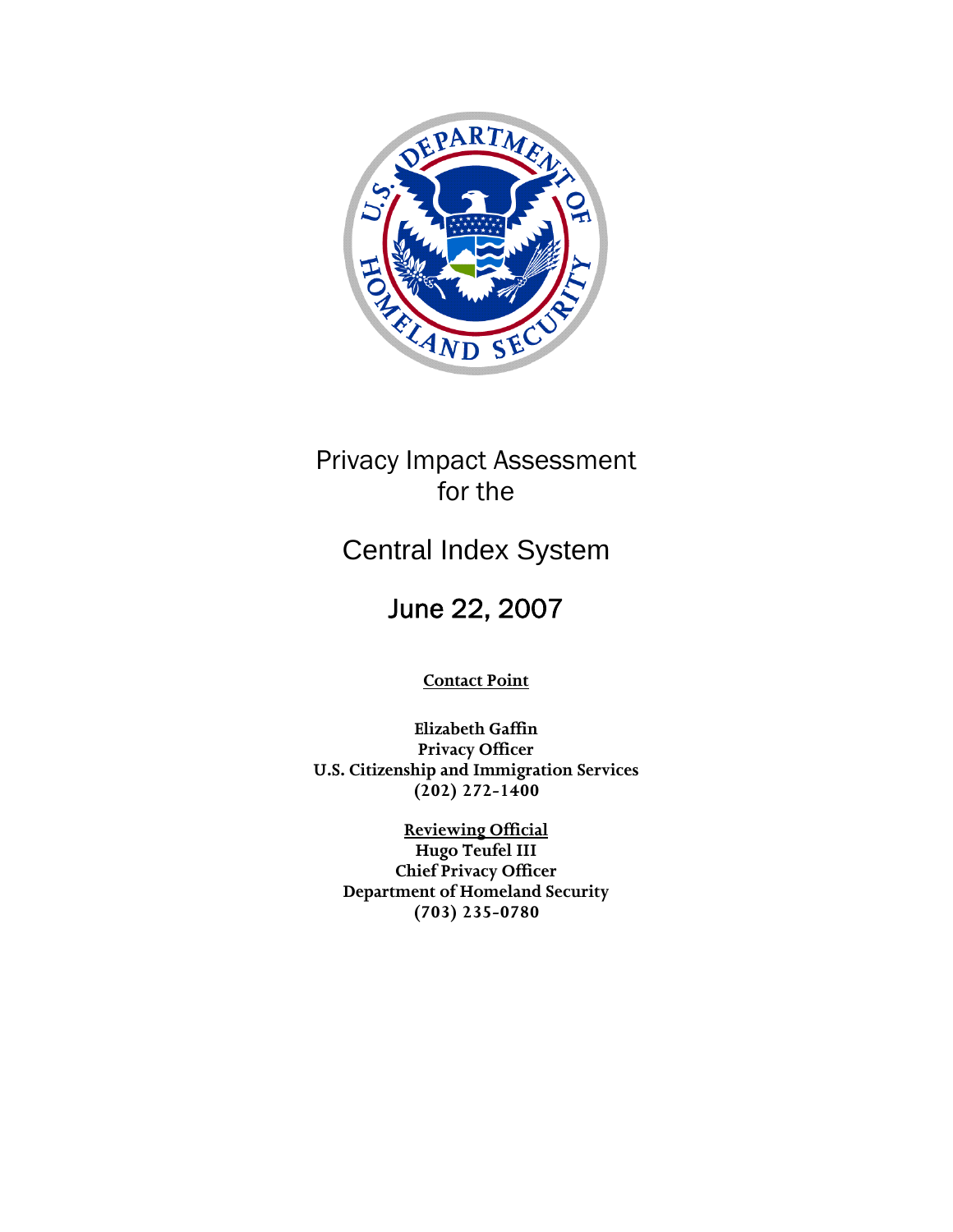

#### Abstract

The Department of Homeland Security United States Citizenship and Immigration Services maintains the Central Index System (CIS), a database system originally developed by the legacy Immigration and Naturalization Service. CIS contains information on the status of 57 million applicants/petitioners seeking immigration benefits to include: lawful permanent residents, naturalized citizens, U.S. border crossers, aliens who illegally entered the U.S., aliens who have been issued employment authorization documents, individuals who petitioned for benefits on behalf of family members, and other individuals subject to the provisions of the Immigration and Nationality Act (INA). This PIA addresses the current status of CIS, and will be updated accordingly as additional USCIS applications and system functionalities are added to CIS.

#### Introduction

#### **Background**

CIS replaced the old Master Index System in 1985 to support a legacy INS records management need to collect and disseminate automated biographic and historical information on the status of 57 million applicants/petitioners (applicants) seeking immigration benefits to include: lawful permanent residents, naturalized citizens, U.S. border crossers, aliens who illegally entered the U.S., aliens who have been issued employment authorization documents, individuals who petitioned for benefits on behalf of family members, and other individuals subject to the provisions of the INA. CIS currently serves as a DHS-wide index, maintains immigrant and nonimmigrant status information on alien and other individuals subject to the provisions of the INA, and tracks the location of paper case files, known as Alien Files ("A-files"), in local file control offices (FCO). Information contained within CIS is used for immigration benefit determination, and for immigration law enforcement operations by USCIS, Immigration and Customs Enforcement (ICE), and Customs and Border Protection (CBP). Information contained within CIS is also used by federal, state and local benefit bestowing programs, and by federal, state and local law enforcement entities. CIS interfaces with over 20 internal DHS data systems and a small number of external governmental entities.

CIS is available to any DHS personnel with appropriate security authorization and a need for information through any authorized DHS IT device connected to the DHS network. CIS provides a central repository of data that allows the USCIS Records Division to assist other entities inside and outside of DHS that require information contained within CIS to respond to legal and governmental needs, such as subpoenas and Congressional oversight committee requests.

Transaction Record Keeping System (TRKS) was created in 1993 as a subsystem of CIS. TRKS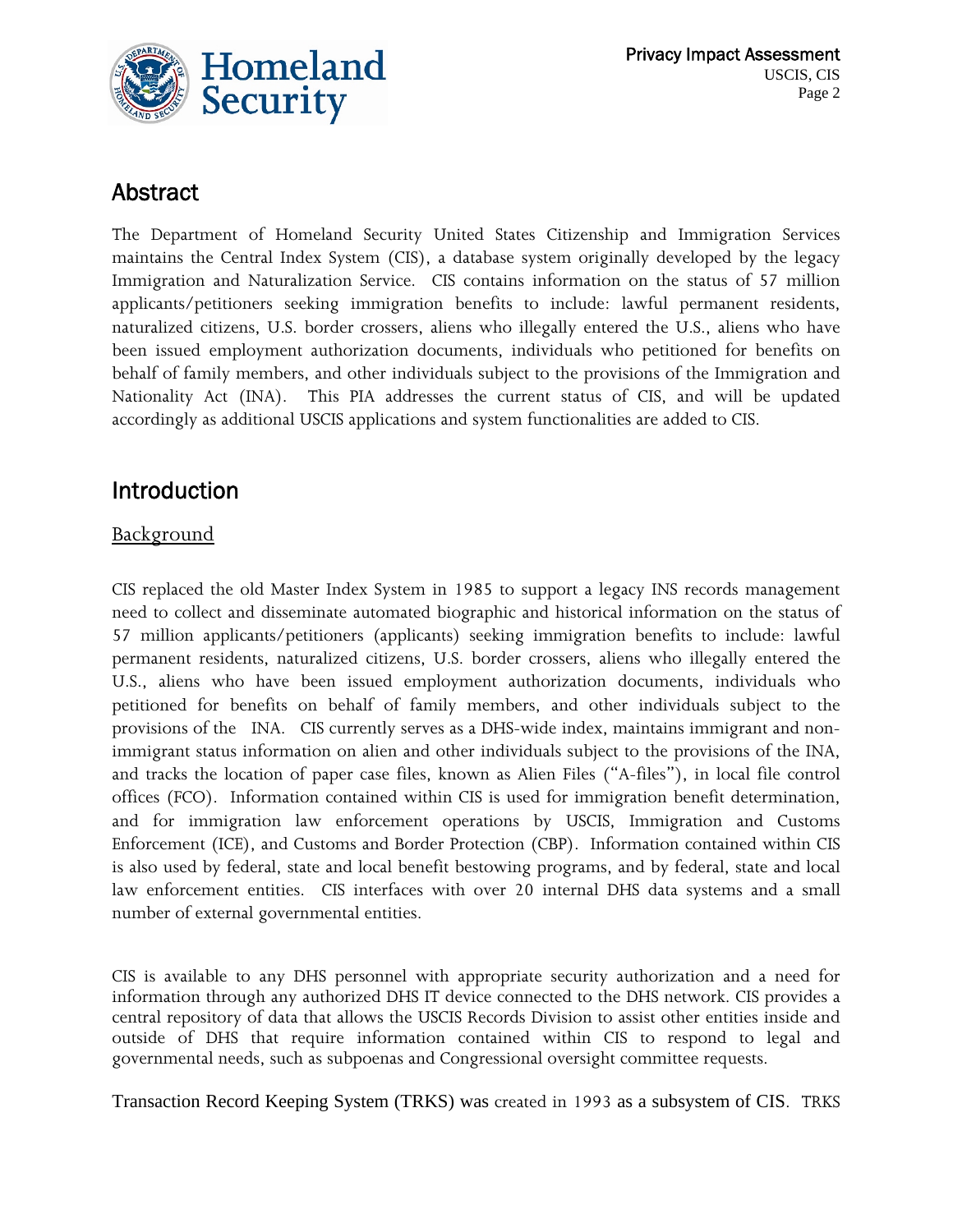

provides security and audit information to a limited number of authorized USCIS Records Division users, and captures any modifications made to an Alien Number ("A-Number") by a user or system update through an online query.

DHS assigns an individual a unique identification number that is known as an A-Number when the individual applies for immigration related benefits, or is the subject of a law enforcement action. A-Numbers may also be issued by the Department of State (DOS) in limited circumstances overseas for the issuance of visas. In order to collect and maintain hard copy information relating to individuals who have been issued A-Numbers, DHS creates an Alien Files ("A-File"), which are paper-based files. An A-File is the series of records that USCIS maintains o[n individuals](http://10.60.17.9/roh/ROH_WEB/Part_II/AFILE_BASICS/#Who_Gets_an_AFILE) under the purview of the INA and relevant regulations, which documents the history of their interaction with DHS as required by law. USCIS is the designated custodian of A-Files for all of DHS, and thus, keeps A-Files in physical folders labeled with barcodes that are indexed electronically in CIS. Paper case A-Files are currently being digitized in order to provide simultaneous electronic access in the event multiple entities require the file.

After a paper A-File is generated for a person, USCIS Records Personnel electronically create the A-File in CIS capturing eight required data fields which include, A-Number, first name, last name, date of birth, File Control Office, Country of Birth, Date File Opened, Class of Admission. Only Records Personnel and/or Records Contract Staff are designated and trained to perform the electronic creation of an entry in CIS and or an electronic A-File. The A-File may include information on U.S. Citizens if the Alien's immigration status is [derive](http://10.60.17.9/dictionary/dictionary.asp)d or [acquired](http://10.60.17.9/dictionary/dictionary.asp) based on his or her relationship to a U.S. citizen. CIS may contain additional information.

As a general matter, CIS does not create a file on a native born U.S Citizen, and thus, information pertaining to native born citizens is not normally accessible or available by querying CIS. However, in some rare instances, a U.S. Citizen may have committed an immigration law violation and/or is the subject of an investigation related to an immigration violation. In such circumstance an A-File will be created. In addition, in the event that a person (native born or naturalized) decides that he or she does not want to be a U.S. citizen, he or she may formally renounce his or her citizenship through DOS. DOS sends a Certificate of Loss of Nationality to USCIS to be filed in an A-File created for this purpose.

The A-File and CIS contain information obtained from the following types of individuals:

- Individuals who have a valid immigrant status
- Individuals applying for immigration benefits
- Individuals who break immigration laws or who are suspected of breaking immigration laws
- Individuals who have derived or acquired citizenship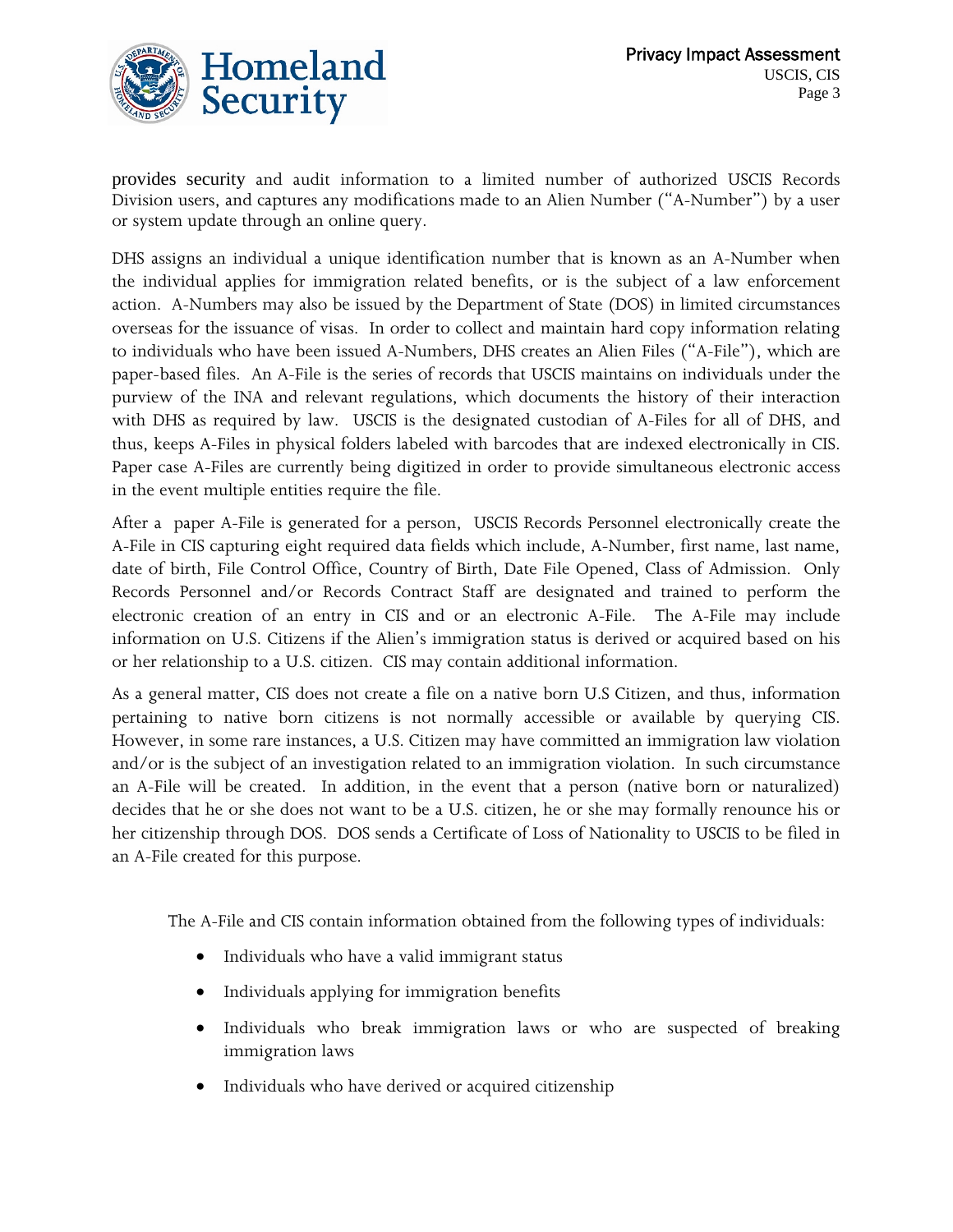

- Individuals who have relinquished their citizenship
- Asylees and refugees

#### Historic Files

USCIS maintains A-File information captured prior to 1940 in historical files that are contained on microfiche, microfilm, index cards, and in certificate files. These historic records have moved into the Microfilm Index Digitization Application System (MiDAS), designed to capture the information from these older decaying types of media. Only the information contained in naturalization certificate files contains the eight data elements required by CIS to allow it to be created electronically in the system so the file may be sent to another location for review if requested. This is the only time that information contained in MiDAS will also be in CIS.

#### Technology

CIS is a searchable mainframe production application located and maintained at a Department of Justice (DOJ) data center. Authorized DHS personnel with a need to know the information access these applications usually through Wide Area Network (WAN) and Transmission Control Protocol/Internet Protocol (TCP/IP) log-in connections from locations throughout the U.S. and overseas. CIS also interfaces with other DHS databases to provide comprehensive data necessary for DHS operations.

CIS receives data uploaded on a nightly basis from the following internal DHS systems and external data systems:

#### Internal Systems – USCIS –

- CARD Alien Registration Card / Border Crossing Card Interface (USCIS)
- CLAIMS3 Computer-Linked Application Information Management System 3 (USCIS)
- CLAIMS4 Computer-Linked Application Information Management System 4 (USCIS)
- EADS Employment Authorization Documentation System (USCIS)
- MFAS Marriage Fraud Act Amendment System
- RNACS Re-designed Naturalization Automated Casework System (USCIS)
- NFTS National File Tracking System (USCIS)
- RAFACS Receipt and Alien File Accountability and Control System (USCIS)
- RAPS **Refugee Asylum and Parole System (USCIS)**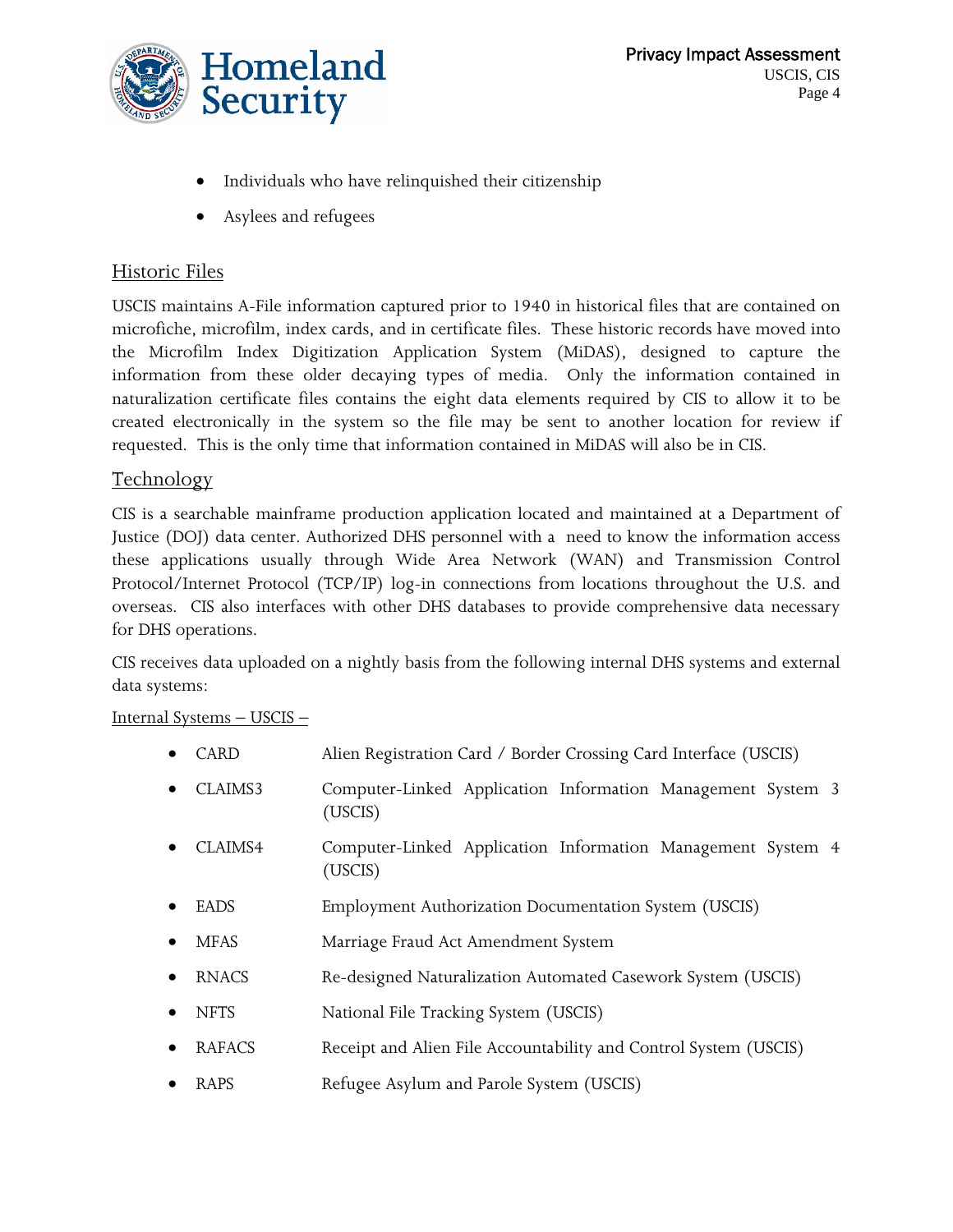

- TRKS Transaction Record Keeping System (USCIS)
- VIS Verification Information System (USCIS)

Other Internal DHS Systems

• DACS Deportable Alien Control System (ICE)

External Systems

- VP Visa Packet (DOS) via the CBP Datashare Initiative
- EOIR Executive Office of Immigration Review (DOJ)
- DSI Data Sharing Initiative (DOS)
- SSA Social Security Administration Enumeration (SSA)

#### Section 1.0 Information Collected and Maintained

### 1.1 What information is to be collected?

There are eight mandatory fields for A-File data in CIS: A-Number, first name, last name, date of birth, class of admission, country of birth, creation date of file, and the FCO (local file control offices) where the file is located. CIS may contain the following additional data elements:

- Social Security Number (or other unique identifying number issued by a governmental entity) if available. SSN is not a mandatory data element and is only captured in CIS if available in the A-File.
- Fingerprint CD Number This is a legacy data element that was collected from paper fingerprint cards and entered manually in the system. DHS no longer collects or uses this data element for adjudication purposes.
- Derivative Citizenship Number (DA)
- Naturalization Certificate Number (C-Number)
- Mother's Name
- Father's Name
- Also known as (AKA) Last and First Name
- Port of Entry (POE) at which the individual entered the country
- Driver's License Number , if available

Immigration court information and deportation information can also be found in the system.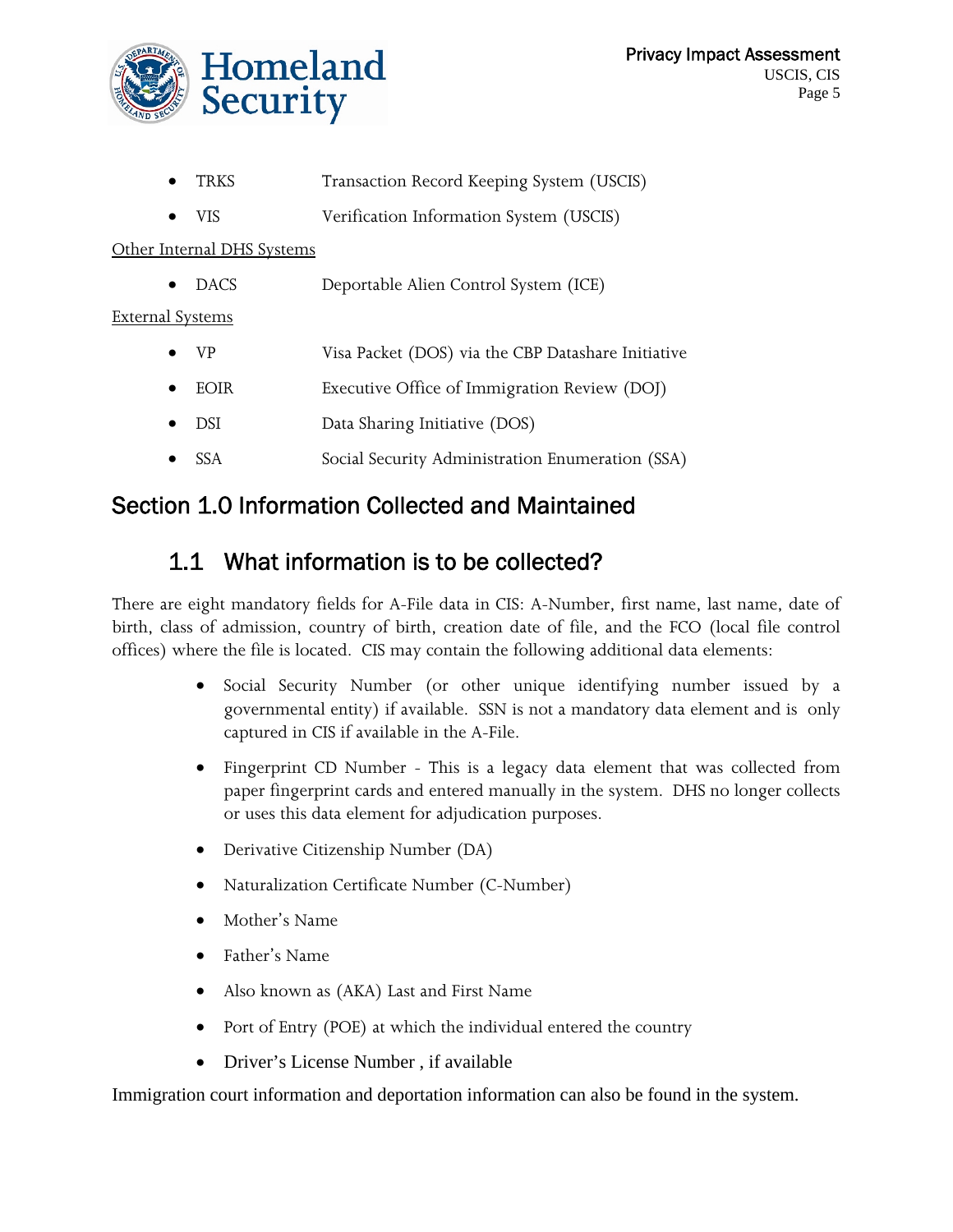

Information on an individual can be retrieved by the following data elements:

- Alien Number
- Name and/or alias
- Social Security Number (or other number originated by a government that can be used to identify an individual) or,
- Naturalization Certificate Number (C-Number)

# 1.2 From whom is information collected?

Much of the data contained in CIS is obtained directly from the individual requesting benefits under the Immigration and Naturalization Act, either filed with DHS or with DOS on an OMB approved form. Other information may come from records resulting from enforcement operations where a person is apprehended at the border, internally in the United States, or when a person has a warrant for deportation. Information is gathered from enforcement forms within ICE and CBP, then used to create physical A-Files, and later followed by records personnel creating the electronic A-Number in CIS.

# 1.3 Why is the information being collected?

The information is collected so that DHS can maintain an electronic retrieval system containing information related to immigration status/class of admission on aliens and other individuals under the purview of the INA.

CIS supports DHS informational needs by providing the following major capabilities:

- Enabling personnel located in DHS field offices, ports of entry, and examination and inspection sites to promptly access accurate biographical and class of admission/status information on individuals seeking legal entry to or residence in the United States, thus ensuring proper entry and granting of benefits to eligible individuals.
- Assisting DHS in the identification of individuals who violate the terms of their stay, who enter the United States illegally, or who are otherwise not entitled to entry or benefits.
- Providing DHS officials with timely access to appropriate A-Files by identifying the location of hard copy A-Files on individuals of interest to DHS.
- Serving as a starting point for a system that will ultimately move data without the need to move paper A-Files.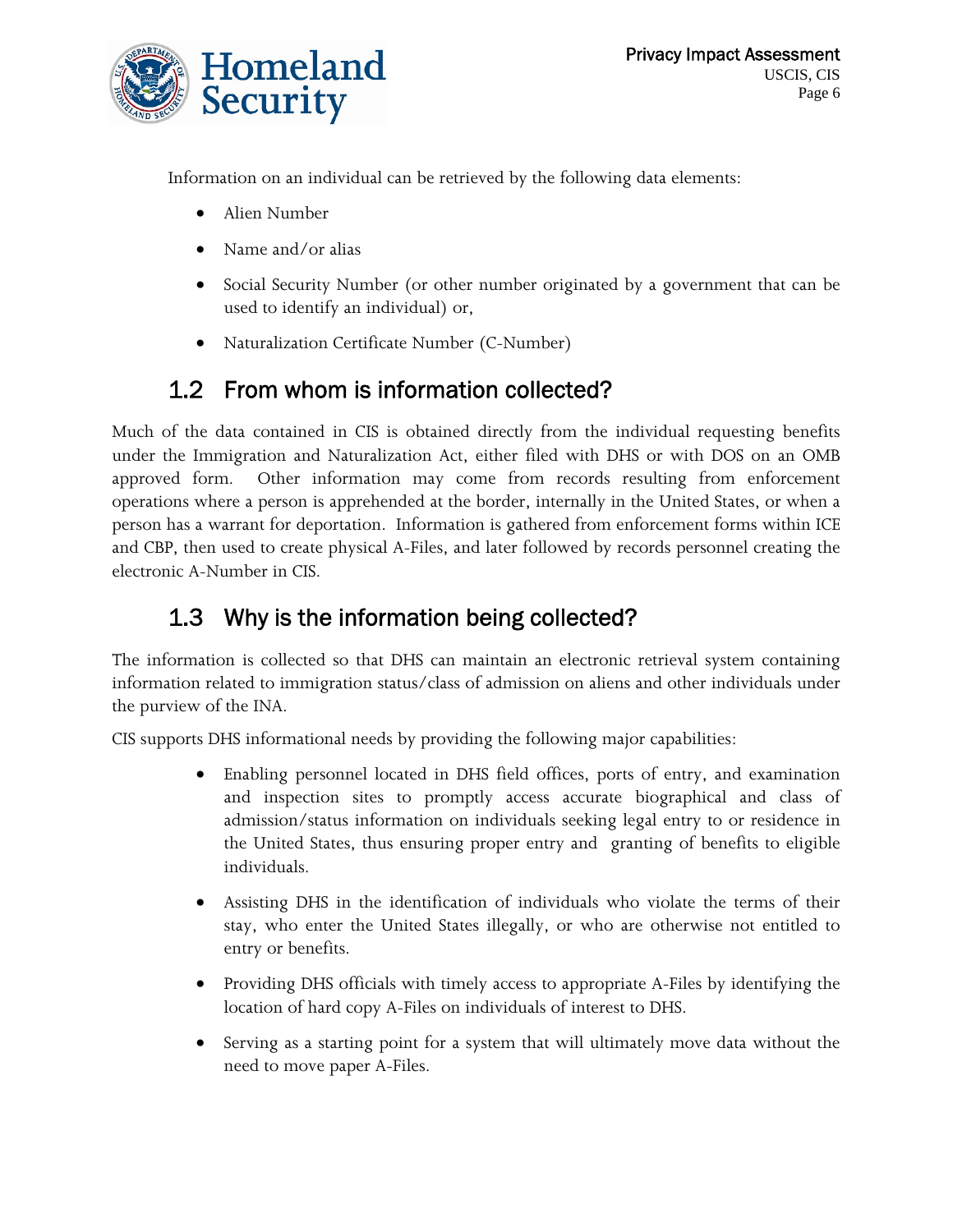

- Providing statistical reports to DHS, other government agencies, and certain public interest groups.
- Enabling DHS to monitor areas of progress and problems within USCIS that require attention or action.

#### 1.4 What specific legal authorities/arrangements/agreements define the collection of information?

The authority to collect information in the CIS is set forth in the Immigration and Nationality Act, 8 USC §§1101, 1103, 1304 et seq., and implementing regulations found in 8 CFR.

### 1.5 Privacy Impact Analysis: Given the amount and type of data being collected, discuss what privacy risks were identified and how they were mitigated.

CIS requires eight data elements in order to create and electronically record in the system. These include: A-Number, date file opened, class of admission code, first name, last name, date of birth, country of birth, and file control office (denotes physical location of the A-File).

Other fields, such as SSN, mother's name, father's name, are populated only if an applicant/petitioner provides the information on a form submitted to USCIS, ICE, or CBP, and is included in the physical A-File.

### Section 2.0 Uses of the System and the Information

# 2.1 Describe all the uses of information.

CIS serves as an initial screening process to provide a brief overview of a person's basic information (described in Section 1) to determine if there is a need to request the physical file. This includes the ability to ascertain an individual's current immigration status (class of admission) and prior status (class of admission).

CIS maintains this basic information for both benefit bestowing agencies and by law enforcement to determine if, based on their class of admission code and other data elements, an individual is eligible for processing of a benefit, or should be detained and/or investigated for enforcement reasons, in which case the user would request the physical A-File. The information regarding class of admission in CIS is derived from DHS's administrative actions related to a person's initial application/petition or apprehension. Any updates of the class of admission are sent via other systems described in Section 1 and are based on information input from forms or petitions.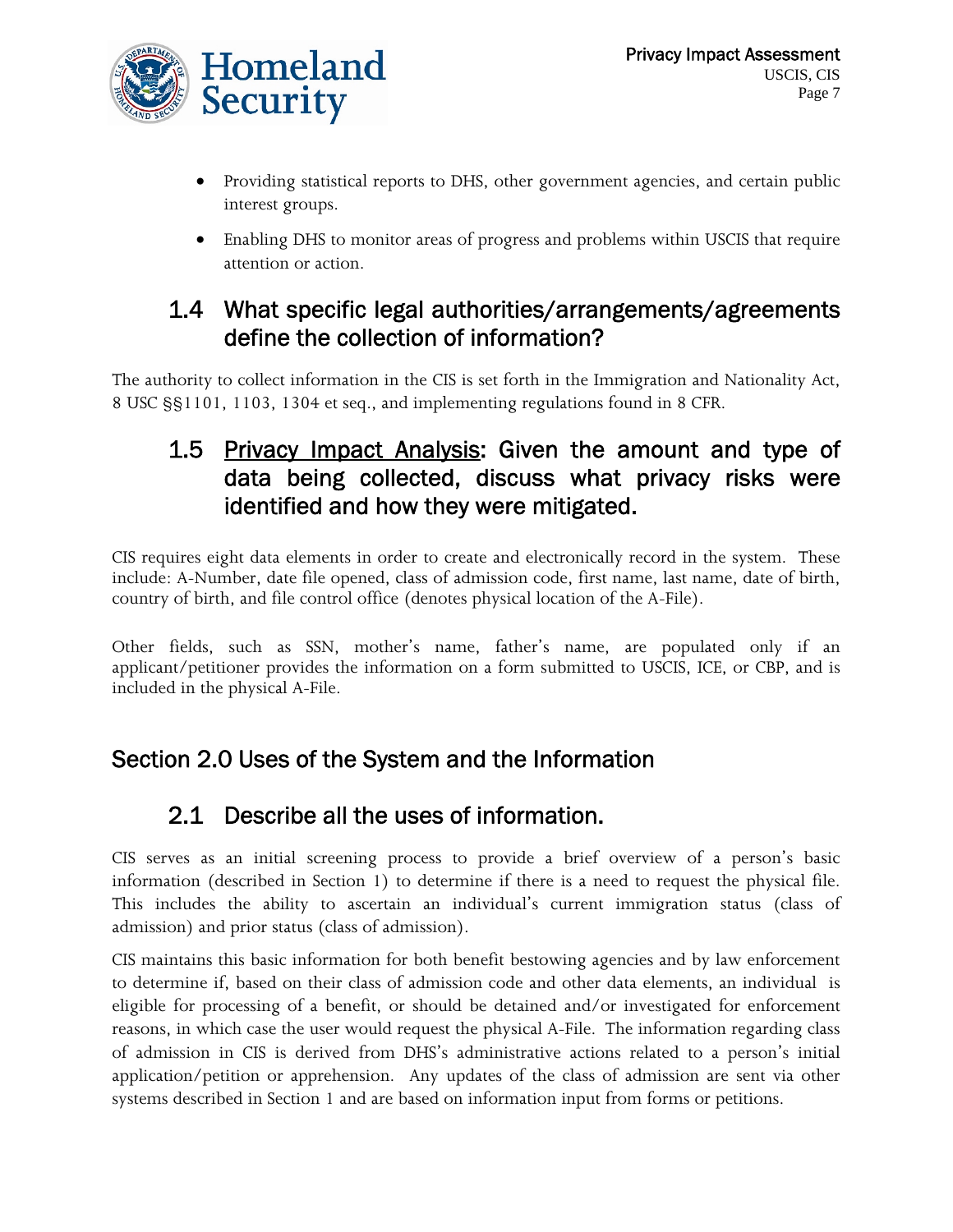

#### 2.2 Does the system analyze data to assist users in identifying previously unknown areas of note, concern, or pattern (Sometimes referred to as "data mining")?

No, CIS does not analyze data for the purpose of identifying unknown areas of concern.

### 2.3 How will the information collected from individuals or derived from the system be checked for accuracy?

Information entered/created within CIS is verified to ensure that duplicative information does not already exist. The physical creation of a new file can be prepared by several authorized individuals; however, the electronic creation and input of data can only be accomplished by USCIS Records Personnel or USCIS Records Contract Staff who are trained and designated to perform this function. An A-File is not considered to be created until it has been electronically created within CIS. This creation requires that one individual enters the data while another individual verifies the accuracy of the information derived from the physical A-File. The verification process must be completed within 48 hours or the information will be deleted from the system. Any information uploaded from another system undergoes a series of automated data checks before being added to the system.

CIS generates error reports in the event a record is rejected due to faulty, incomplete or incorrect data. The USCIS File Control Office that entered the uploaded information will be notified of the error and must address the noted deficiency prior to re-sending the information.

USCIS developed procedures for updating the information if users notice inconsistencies between the paper A-File and CIS. Only a limited number of authorized USCIS Records Personnel may update the system accordingly.

#### 2.4 Privacy Impact Analysis: Given the amount and type of information collected, describe any types of controls that may be in place to ensure that information is used in accordance with the above described uses.

#### Privacy Risk – Inappropriate use of the information

Mitigation - Only personnel with the proper security clearance and a need for the information will be granted access to CIS. The system administrator is responsible for granting the appropriate level of access. All USCIS employees and external government users will be properly trained on the use and release of information in accordance with agency policies, procedures, regulations, and guidance contained within the DHS/USCIS 001 A-File/CIS SORN, 72 FR 1755. In addition, USCIS personnel are required to take annual computer security awareness training.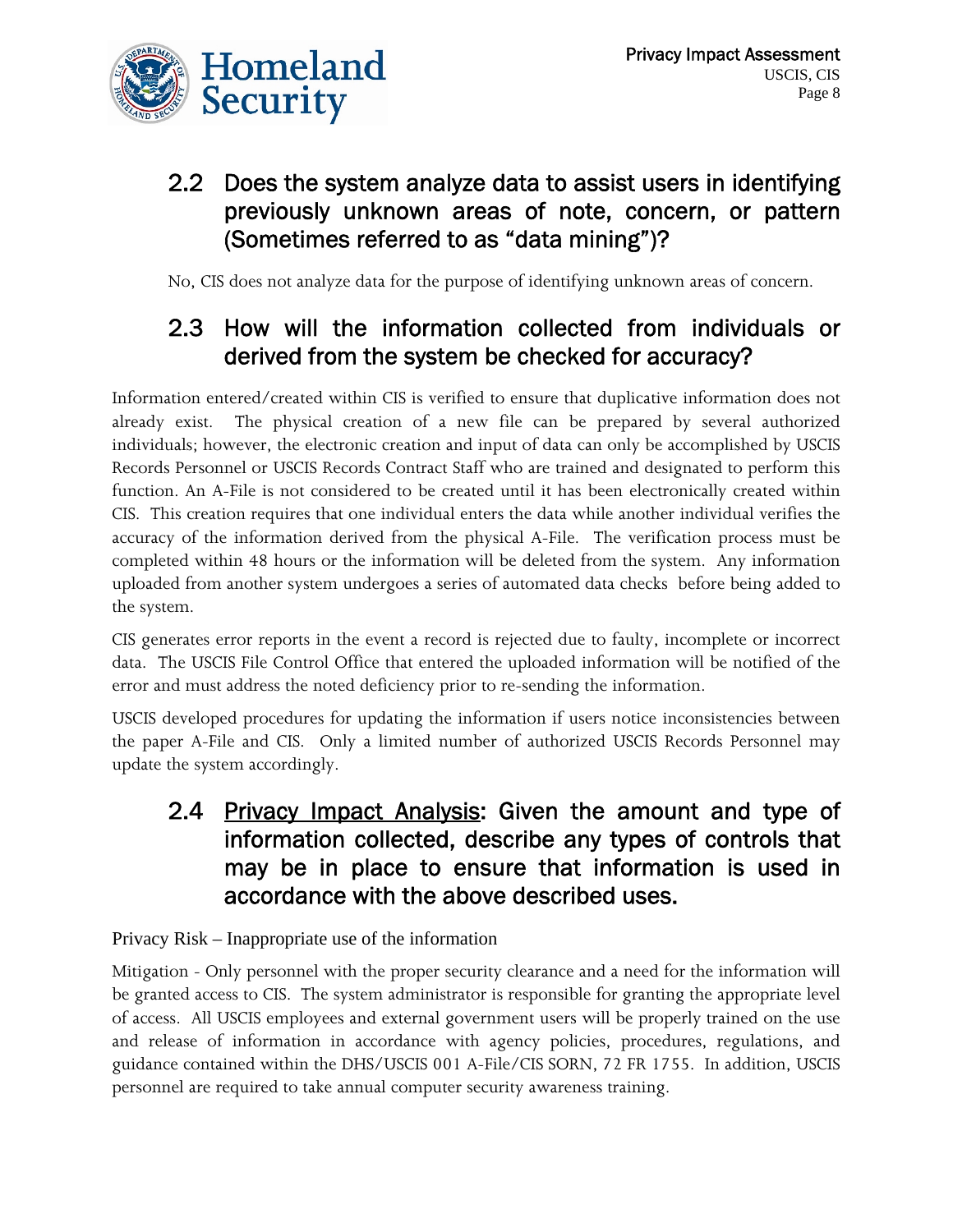

With respect to access to information by other government requesters, USCIS entered into a number of MOUs for the sharing of information contained within CIS and its "feeder systems." These documents dictate the terms and conditions for the release of relevant information as well as the appropriate use and safeguarding of all Personally Identifiable Information (PII). In the event there is the need for additional information sharing, USCIS will enter into additional MOUs that will contain specific requirements of the receiving entity relating to the safeguarding of PII.

Privacy Risk: Data Quality

Mitigation: USCIS has a number of procedures in place to check the data accuracy of information coming into CIS, including division of job duties to ensure that an A-File is accurately and only once created in CIS. Authorized USCIS Records personnel have the ability to correct inaccuracies brought to their attention internally, as well as by members of the public. Individuals may request the correction of information contained within their files by submitting a Privacy Act request. For more information see Section 7.

#### Section 3.0 Retention

## 3.1 What is the retention period for the data in the system?

USCIS follows the data retention and destruction policies as documented in DHS/USCIS-001 CIS/A-File SORN published January 16, 2007, in the Federal Register, Volume 72, page 1755. In particular:

- "A-File records are retained for 75 years from the date the file is retired to the Federal Records Center or date of last action (whichever is earlier) and then destroyed." USCIS is working with NARA for A-File information that will ultimately be made permanent records because of the historical value of the information. Consequently, data deletion will not occur.
- "C-file records are to be destroyed 100 years from March 31, 1956."
- Automated master index records are permanent and will be transferred to NARA.

#### 3.2 Has the retention schedule been approved by the National Archives and Records Administration (NARA)?

#### NC1-85-80-5, dated August 22, 1980

"Destroy [A-Files] seventy-five years from the date the file is retired to the Federal Records Center or seventy-five years from the date of last action, whichever is earlier."

N1-566-06-1, dated May 30, 2006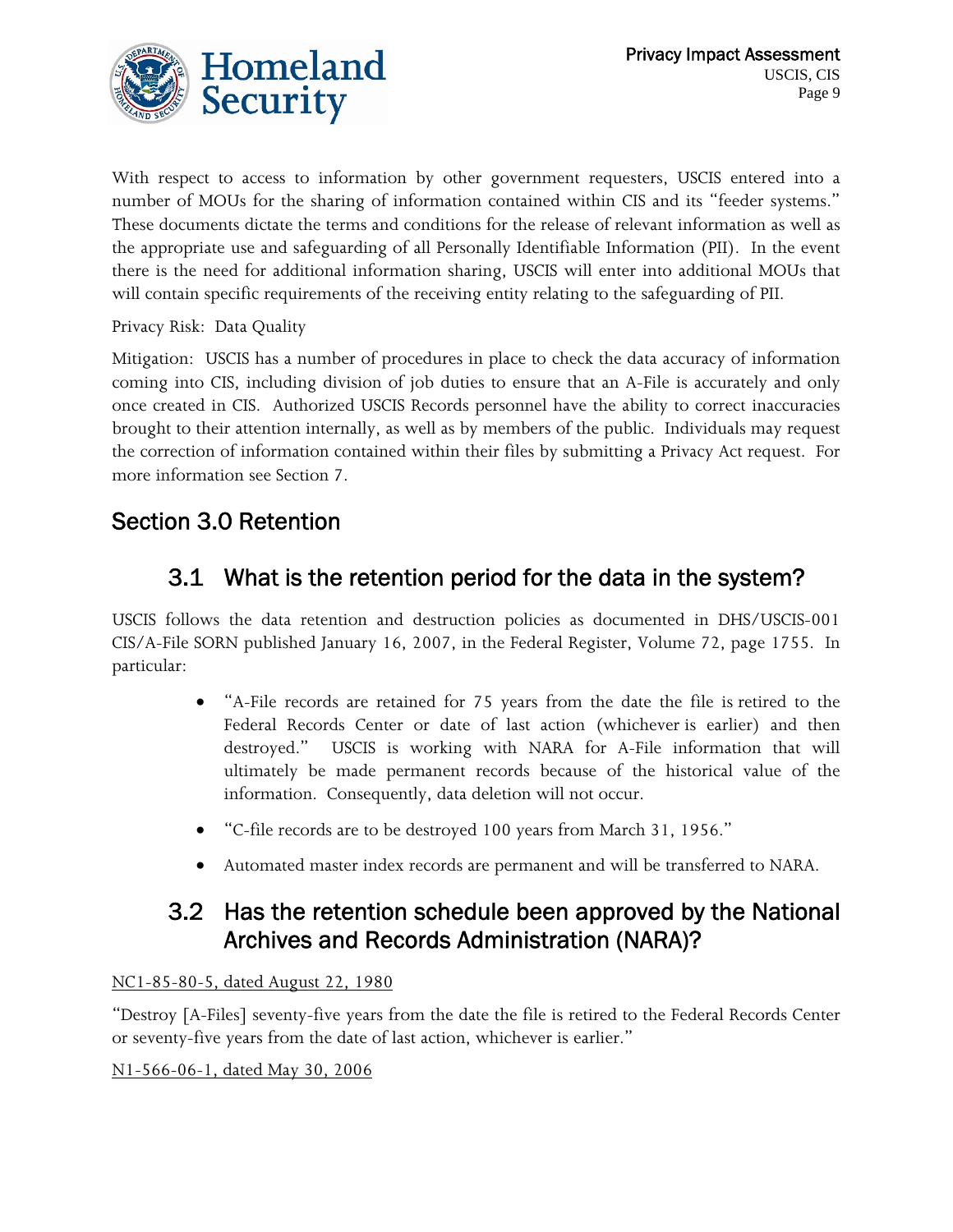

"Inputs, outputs, master files, and documentation, and electronic mail and word processing associated with an electronic information system used to conduct background checks on applicants/petitioners seeking benefits under the Immigration and Nationality Act. The agency proposes a 75 year retention for the master files. Disposition Schedule, N1-566-06-1, is pending approval from NARA.

#### 3.3 Privacy Impact Analysis: Given the purpose of retaining the information, explain why the information is needed for the indicated period.

All data and electronic images are being retained for the indicated periods to fulfill the business requirements of DHS, which includes adjudication of decisions, law enforcement uses, protection of national security, responding to requests within DHS, as well as those requests from other government agencies requiring historical and/or biographical information on the individuals of interest. The information is retained for the specified period because the relationship between USCIS and the individual may span an individual's lifetime.

## Section 4.0 Internal Sharing and Disclosure

#### 4.1 With which internal organizations is the information shared?

Since the formation of DHS, Read-Only access to information contained in CIS has been provided to the following three components: 1.) CBP, for border and inspection process; 2.) USCIS, for immigration benefit adjudication process; and 3.) ICE, for investigatory, deportation, and immigration court functions. Information is accessible by all three components so that they may perform their mission requirements. Officers have read-only access, and include adjudications officers who review applications and assign benefits, and enforcement officers who encounter individuals at the ports of entry, borders, and interior of the United States, and must verify the status of those individuals. Only specific authorized USCIS Records users have the ability to add or edit data and create and verify A-Numbers electronically.

This information is also shared with other components within DHS on a case-by-case basis responsible for law enforcement intelligence activities.

#### 4.2 For each organization, what information is shared and for what purpose?

All information in the system that is shared in DHS serves as an initial screening process to provide a quick look at a person's basic information (described in Section 1) to determine if there is a need to request the physical file. This includes looking at the current status (class of admission) and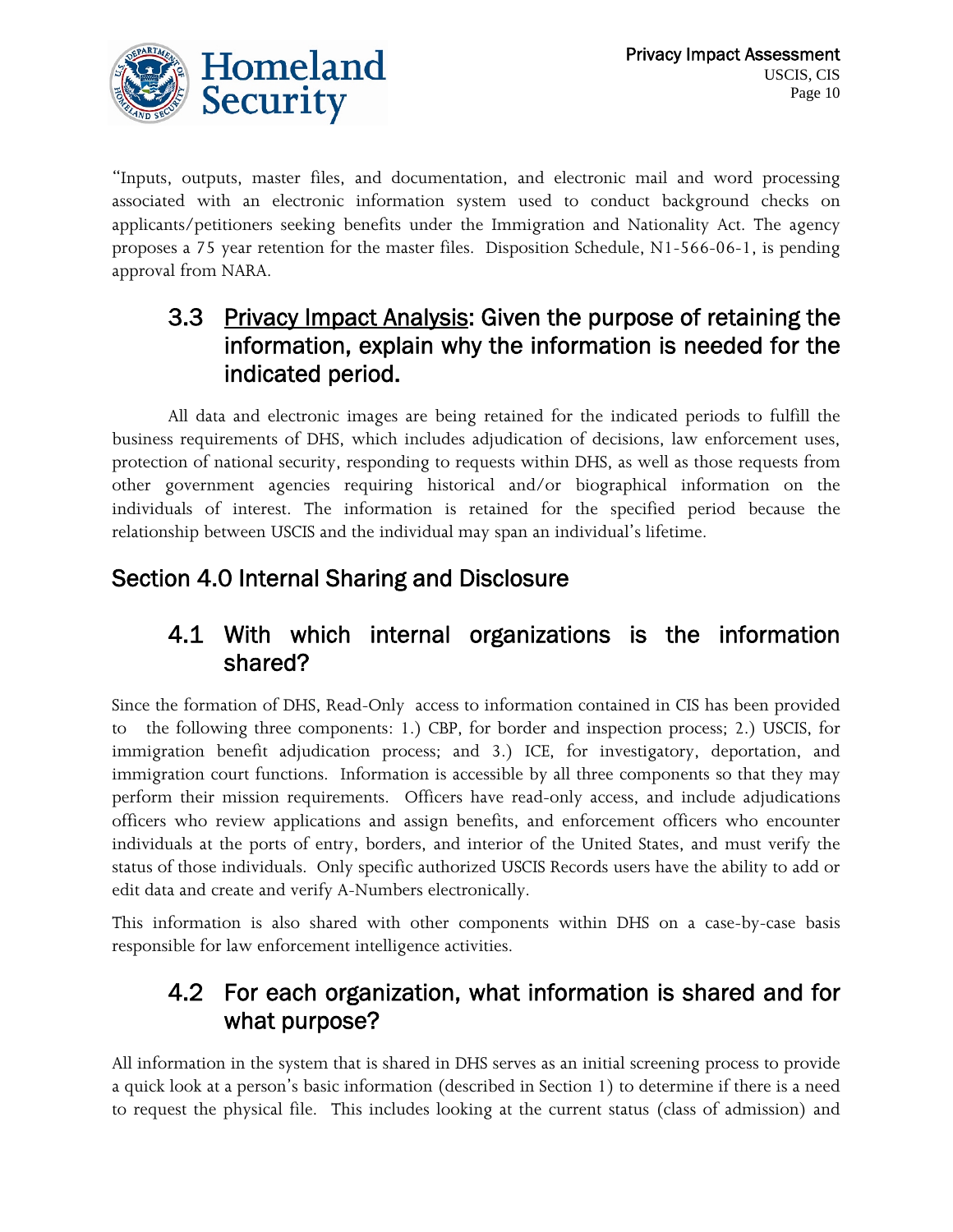prior status (class of admission). The basic information in CIS is used by both law enforcement and benefits bestowing operations to determine if, based on their class of admission code and other data elements, an individual is eligible for an immigration related benefit, or should be detained and/or investigated for enforcement reasons, in which case the government user would request the physical A-File. The information regarding class of admission in CIS is derived from a person's initial application/petition or apprehension. Any updates of the class of admission are sent via other systems described in Section 1 and are based on information input from forms or petitions.

# 4.3 How is the information transmitted or disclosed?

Capabilities exist to transfer information either electronically or via paper (i.e., e-mail, disk, fax, telephone, or mail). The transfer of data by portable media is accomplished in accordance with OMB Memorandum 06-16.

### **4.4** Privacy Impact Analysis:

The primary risk is unauthorized access to, or disclosure of, information contained with the system.

Information in this system is safeguarded in accordance with applicable laws, rules and policies. All records are protected from unauthorized access through appropriate administrative, physical, and technical safeguards that include restricting access to authorized personnel who have a needto-know. This adheres to requirements of the DHS Information Technology Security Programs Handbook to include the issuance and use of password protection identification features. All internal components are mandated by DHS to comply with DHS' Sensitive System Security guidelines.

USCIS, ICE, and CBP are trained on how to interpret and use immigration information. USCIS, ICE or CBP will explain the meaning of information contained within CIS to non-immigration trained personnel in other DHS agencies prior to the dissemination of immigration related information contained within CIS.

# Section 5.0 External Sharing and Disclosure

### 5.1 With which external organizations is the information shared?

"Read only" access to CIS is provided to specific employees at federal agencies with whom USCIS has a signed MOU, such as Department of State (DOS), Social Security Administration (SSA), Office of Personnel Management (OPM), and Department of Justice (DOJ), specifically the Federal Bureau of Investigation.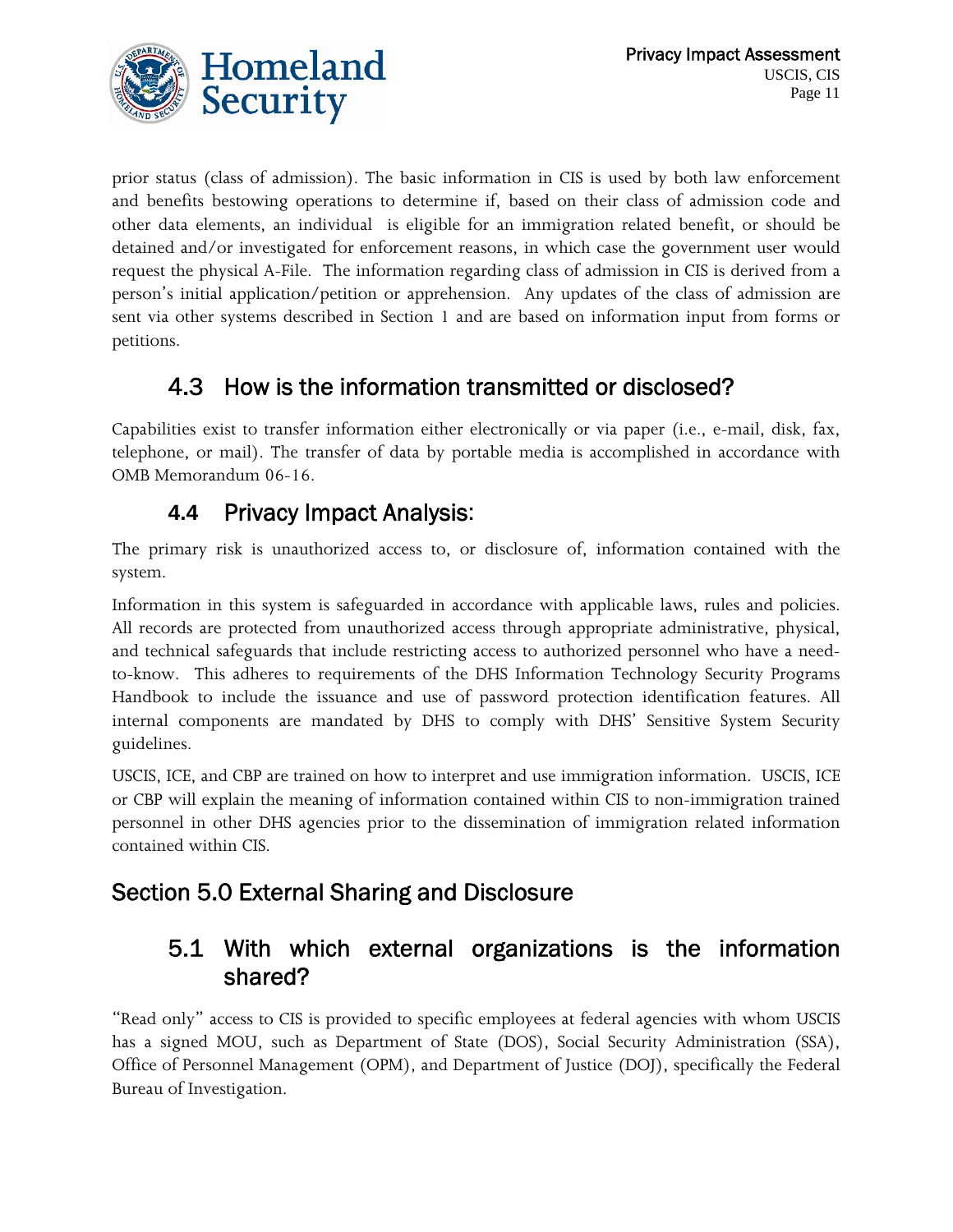

Information contained within CIS may be shared with outside entities through other means. For example, CIS information is shared through the Verification and Information System  $(VIS)^1$  $(VIS)^1$  for employment eligibility determinations as well as to assist other federal state and local governmental agencies in their determination as to whether an individual is eligible for a governmental benefit.

In addition, CIS information may be accessed by contacting DHS personnel at the ICE Law Enforcement Center when an NCIC request is received from state or local police.

# 5.2 What information is shared and for what purpose?

Information in CIS is used on a daily basis by DHS operational components, as well as by various federal and state entitlement and law enforcement programs. Information contained within CIS may be shared with DOS and SSA for benefit determinations, OPM for federal personnel purposes, and FBI and DOJ for law enforcement and prosecutions.

People with read-only access can view the history of the change in Class of Admission over a period of time.

### 5.3 How is the information transmitted or disclosed?

All users have read-only access to all of the information; however, ad-hoc transfers capabilities exist to transfer information either through encrypted electronic transmission or via paper (i.e., email, disk, fax, telephone, or mail), if needed by contacting the USCIS Headquarters Records Division CIS project manager. Only the CIS contractor has the capability to provide this information at the direction of the authorized CIS project manager. Typically, this type of information is a result of a General Accounting Office (GAO) request.

DHS personnel with immigration expertise may also provide information contained in the system to external organizations who meet criteria outlined in the USCIS Records Operation Handbook, which states that it must be for the purpose of law enforcement or a routine use as described by the DHS/USCIS – 001 A-File and CIS System of Records Notice for the type of record requested.

#### 5.4 Is a Memorandum of Understanding (MOU), contract, or any agreement in place with any external organizations with whom information is shared, and does the agreement reflect the scope of the information currently shared?

USCIS has entered into a number of MOUs with various agencies such as DOJ/FBI, OPM, DOS and SSA to share information contained within CIS and its feeder systems. These documents dictate the

 $\overline{a}$ 

<span id="page-11-0"></span><sup>&</sup>lt;sup>1</sup> Verification Information System (VIS) Privacy Impact Assessment was issued on April 2, 2007. See [www.dhs.gov/privacy](http://www.dhs.gov/privacy) under PIA for further information.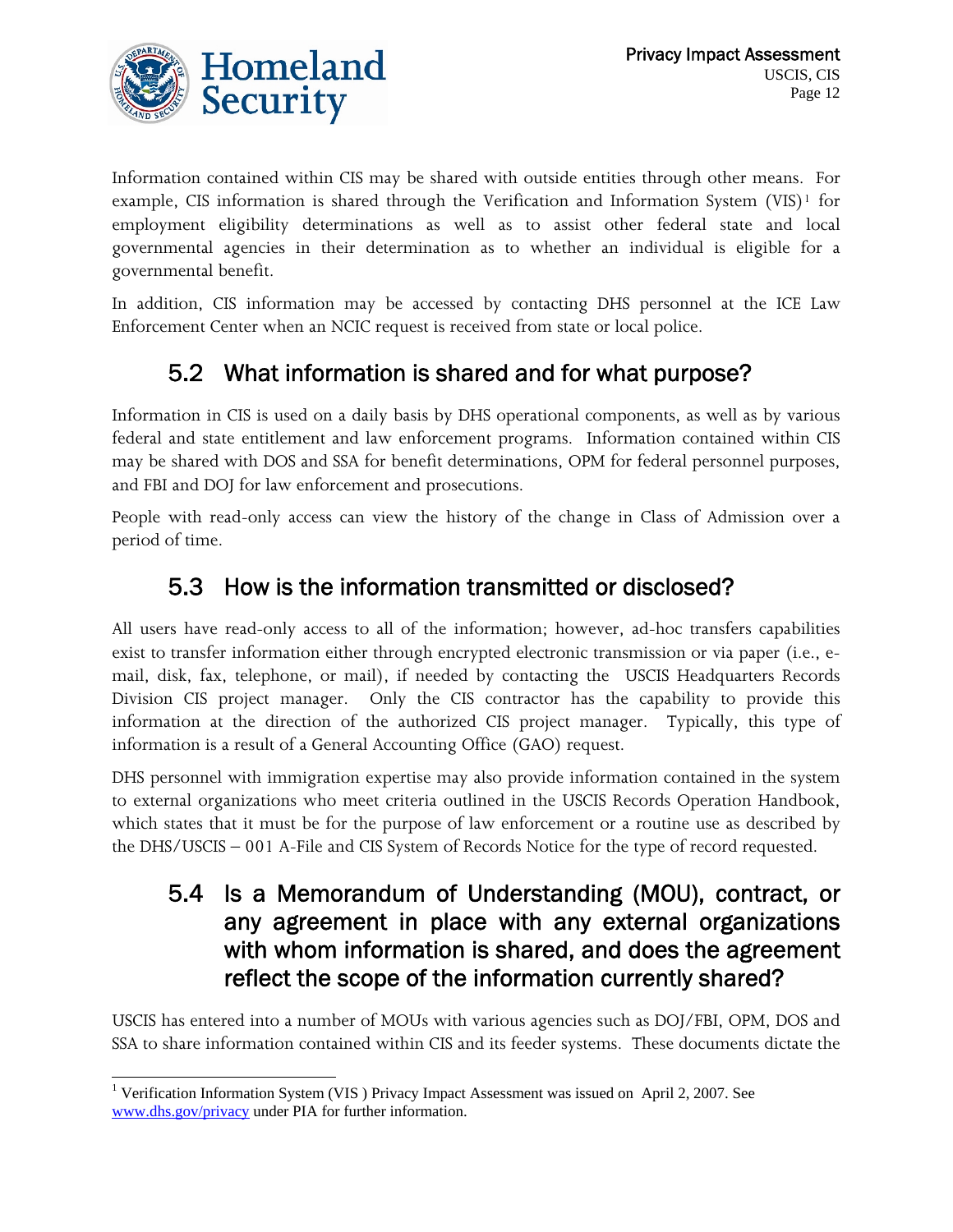

terms and conditions for the release of relevant information, as well as, the appropriate use and safeguarding of all PII. It is anticipated that USCIS will enter into additional MOUs in the future. The terms and conditions for the sharing of information with other governmental agencies are also provided for in the DHS/USCIS-001 Central Index/A-File SORN, 72 FR 1755.

### 5.5 How is the shared information secured by the recipient?

The handling of information shared with other agencies is governed by the terms and conditions set forth in the related MOUs, the DHS/USCIS-001 Central Index/A-File's SORN, 72 FR 1755, DHS-2006-0081, and in OMB guidance pertaining to the Safeguarding of PII.

#### 5.6 What type of training is required for users from agencies outside DHS prior to receiving access to the information?

No specific training is required of users external to DHS prior to being granted access to information. However, Federal government employees and their agents must adhere to the OMB guidance provided in OMB Memoranda, M-06-15, "Safeguarding Personally Identifiable Information", dated June 23, 2006, which sets forth the standards for the handling and safeguarding of personally identifiable information. Contractors must sign non-disclosure agreements that dictate the confidentiality afforded to any accessed PII. External users are provided a CIS Quick Reference Guide on CD for use and facilitation of the information displayed in the system.

USCIS, ICE, and CBP are trained on how to interpret and use immigration information through the use of web-based system training, INA training, and other miscellaneous on-the-job training received per their specific role. USCIS, ICE or CBP will explain the meaning of information contained within CIS to non-immigration trained personnel in other DHS agencies prior to the dissemination of immigration related information contained within CIS. Information contained within CIS may be shared with outside entities through other means. For example, CIS information is shared through the Verification and Information System (VIS)<sup>[2](#page-12-0)</sup> for employment eligibility determinations as well as to assist other federal state and local governmental agencies in determination for whether an individual is eligible for a governmental benefit. VIS shows a person's eligibility to work by translating the person's Class of Admission code in CIS into a statement of legally able to work or not.

In addition, CIS information may be accessed by contacting DHS personnel at the ICE Law Enforcement Center when an NCIC request is received from state or local police.

 $\overline{a}$ 

<span id="page-12-0"></span><sup>&</sup>lt;sup>2</sup> Verification Information System (VIS) Privacy Impact Assessment was issued on April 2, 2007. See [www.dhs.gov/privacy](http://www.dhs.gov/privacy) under PIA for further information.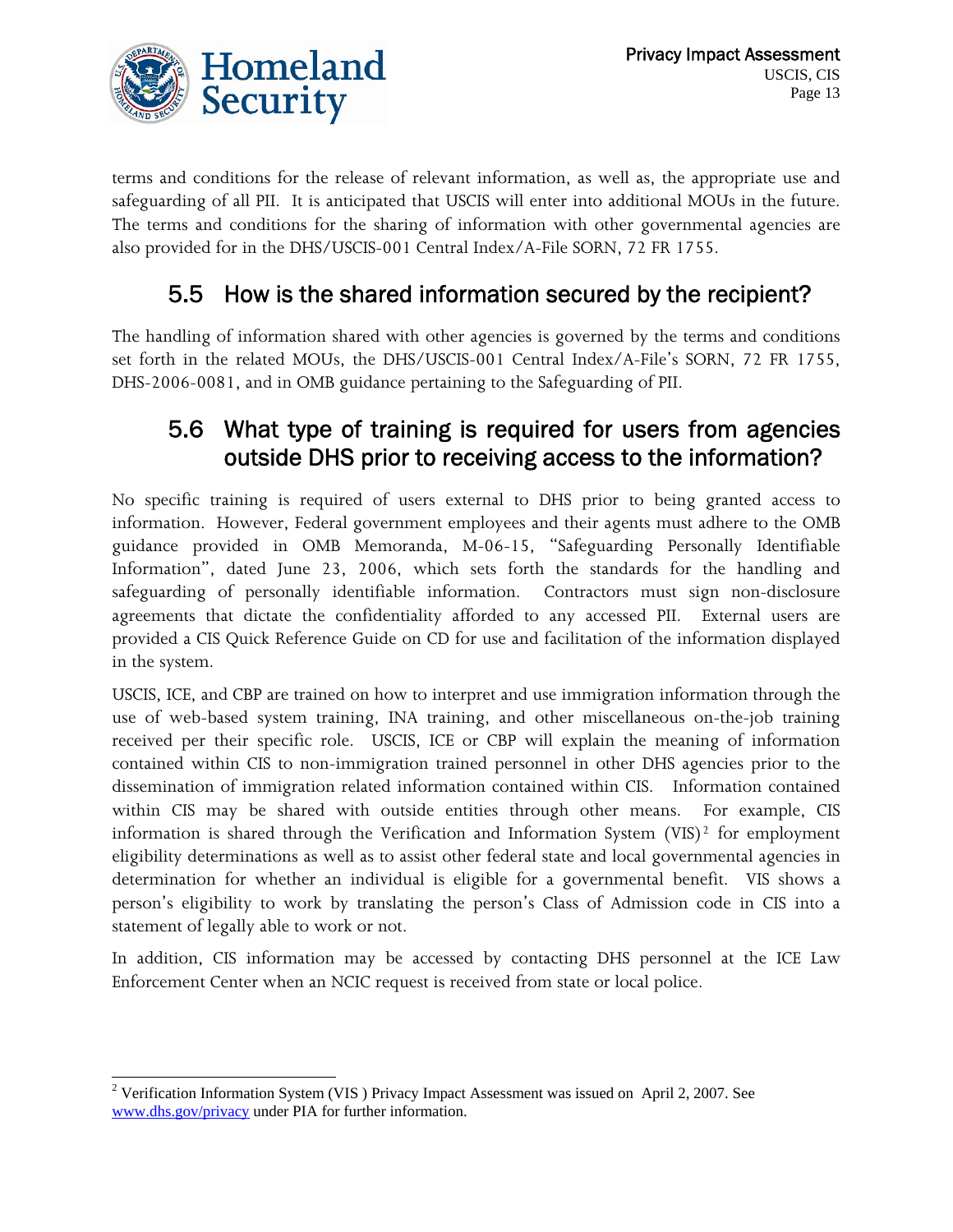

### 5.7 Privacy Impact Analysis: Given the external sharing, what privacy risks were identified and describe how they were mitigated.

**Privacy Risk:** Unauthorized access to information or unlawful disclosure

**Mitigation:** The primary risk is unauthorized access to or disclosure of information contained in A-Files. To mitigate the risk, Records Division personnel strictly control the process of data sharing. As noted in 5.4, 5.5 and 5.6 above, a representative must be authorized to gain access to information contained within CIS. Only relevant portions of the A-File are provided. Non Government representatives viewing the data must sign a non-disclosure, which outlines the limits and restrictions regarding use of the data. Agencies requesting access to information/files are required to send a memorandum on official letterhead, signed by the local director, with an accreditation list identifying the names of those individuals that have been authorized to review information contained within USCIS records/systems. The risks are mitigated by provisions set forth in MOUs with the federal government agencies, and mandated annual security awareness training similar to training for USCIS employees.

#### **Privacy Risk:** Information security

**Mitigation:** USCIS has adopted the following information security practices to ensure information security: Federal agencies are located in buildings with controlled access by security guards or authorized contractors for the government. Individuals gaining access to premises are required to have official identification. Information in this system is also safeguarded in accordance with applicable laws, rules and policies. All records are protected from unauthorized access through appropriate administrative, physical, and technical safeguards include restricting access to authorized personnel who have a need-to-know. CIS is maintained at the DOJ Data Center (Dallas). Physical controls of the facility (e.g., guards, locks, etc.) have been implemented to prevent entry by unauthorized entities. Users are required to take mandatory Federal Computer Security Awareness training annually. Finally, CIS does not contain classified information.

**Privacy Risk:** Inappropriate Use of Information (Social Security number, A-Number, etc.)

**Mitigation:** USCIS only provides access to the system for to individuals who have a specific need to know access for the purpose of their job. Users must meet security training requirements. Agencies requesting access to information/files are required to send a memorandum on official letterhead, signed by the local director, with an accreditation list identifying the names of those individuals authorized to review information contained within USCIS records/systems. The risks are also mitigated by provisions set forth in MOUs with the federal government agencies and by requiring mandated annual security awareness training similar to training for USCIS employees.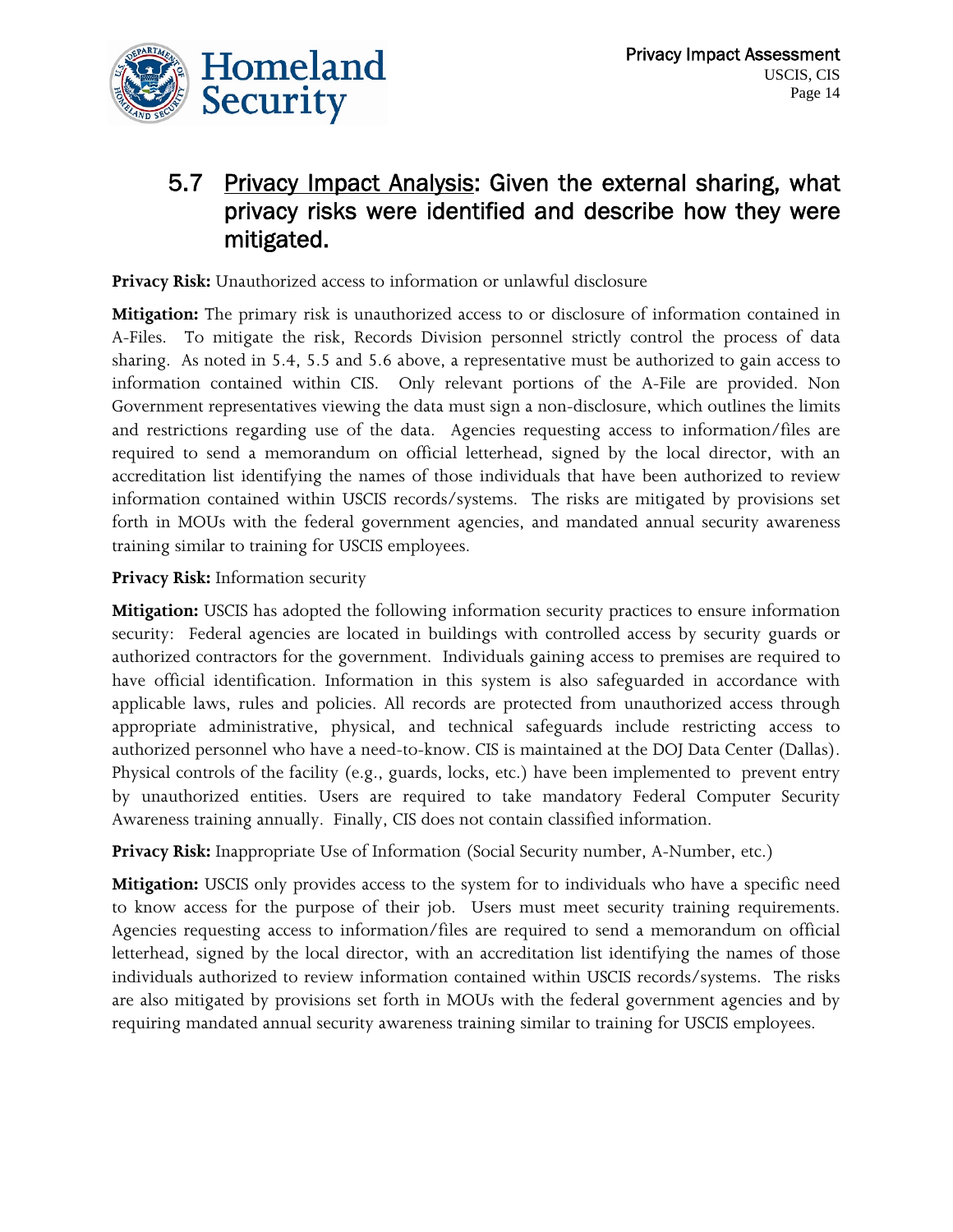

#### Section 6.0 Notice

6.1 Was notice provided to the individual prior to collection of information? If yes, please provide a copy of the notice as an appendix. (A notice may include a posted privacy policy, a Privacy Act notice on forms, or a system of records notice published in the Federal Register Notice.) If notice was not provided, why not?

A System of Records Notice (SORN) for the Alien File (A-File) and Central Index System (CIS) was last published January 16, 2007 in the Federal Register, Volume 72, pages 1755-1759 CIS.

#### 6.2 Do individuals have an opportunity and/or right to decline to provide information?

Yes, applicants/petitioners can decline to provide information. However, the information contained in CIS is requested from immigration benefit applicants and petitioners to assist in the adjudication process. If the applicant does not wish to provide the information that is stored in the A-File, his/her request for immigration benefits may be denied.

In instances where the A-File is created for other purposes (e.g., enforcement, investigations), information may not be collected directly from the individual, and thus, the individual may not have an opportunity to decline to provide information contained within the A-File.

#### 6.3 Do individuals have the right to consent to particular uses of the information, and if so, how does the individual exercise the right?

An applicant provides consent by virtue of applying for a USCIS benefit. Many OMB approved application/petition requests for immigration related benefits contain the following statements, asking the applicant to provide DHS with the written authority to release information provided by the applicant to assist in the determination of eligibility for the requested benefit:

YOUR CERTIFICATION: I certify, under penalty of perjury under the laws of the United States of America, that the foregoing is true and correct. Furthermore, I authorize the release of any information from my records that U.S. Citizenship and immigration Services need to determine eligibility for the benefit that I am seeking.

For A-Files created for other purposes (e.g., enforcement, investigations), the individual does not consent to particular uses of the information.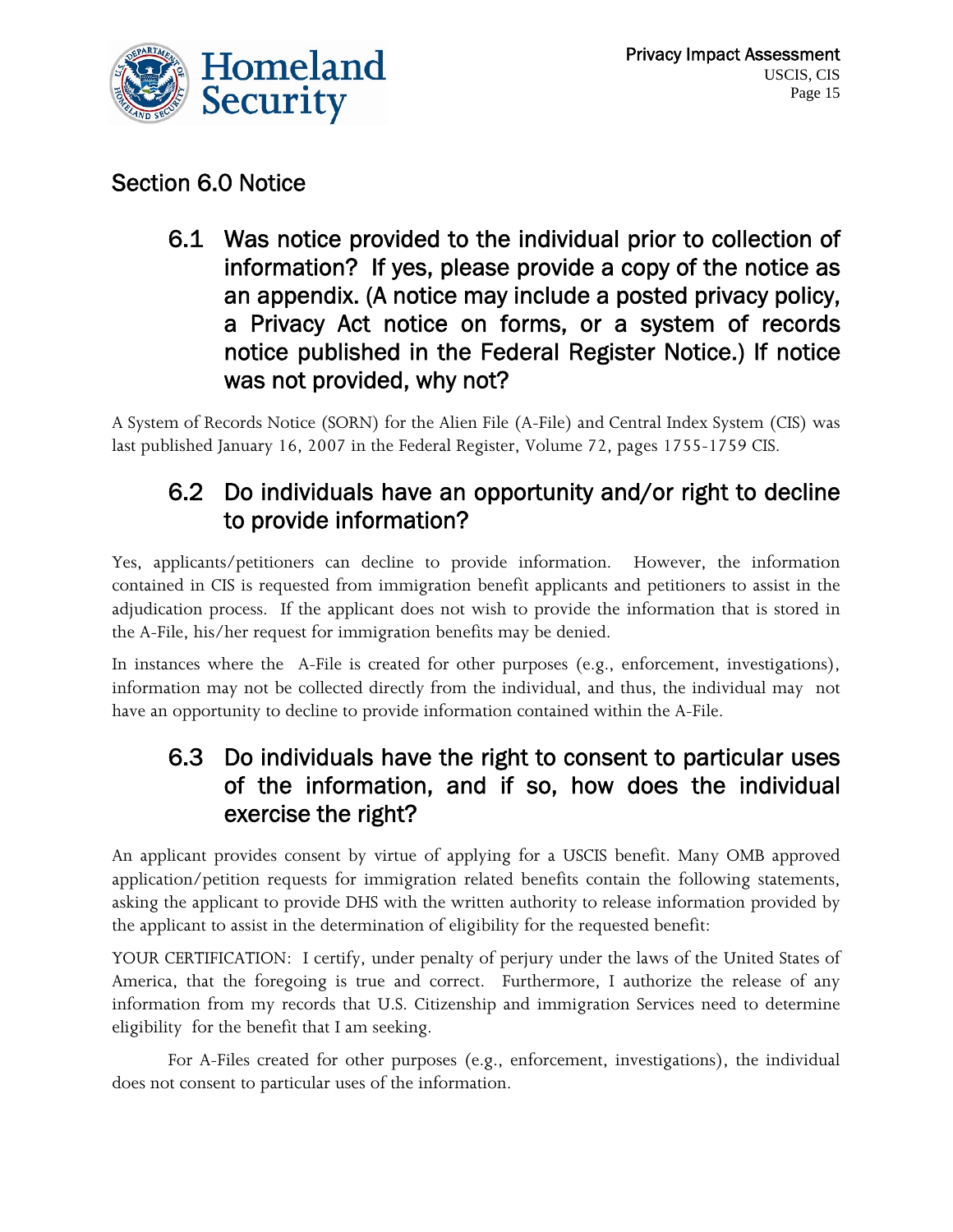

#### 6.4 Privacy Impact Analysis: Given the notice provided to individuals above, describe what privacy risks were identified and how you mitigated them.

The extent of notice and opportunity to provide informed consent varies based on the particular purpose associated with the original collection of the information. In most cases, notice is provided when the applicant fills out the form or application for benefits. See Section 6.3. In the law enforcement or national security contexts, notice or opportunity to consent would compromise the ability of the agencies to perform their mission. In cases such as these, notice and consent may not be available.

### Section 7.0 Individual Access, Redress and Correction

#### 7.1 What are the procedures which allow individuals to gain access to their own information?

The process for gaining access to one's information in an A-File is the same regardless of how it is stored (digital or paper). All requests for access must be made in writing and addressed to the Freedom of Information Act/Privacy Act (FOIA/PA) officer at USCIS. Individuals seeking information pertaining to them are directed to clearly mark the envelope and letter "Privacy Act Request." Within the text of the request, provide the A-File number and/or the full name, date and place of birth, and notarized signature of the individual who is the subject of the record, and any other information which may assist in identifying and locating the record, and a return address. For convenience, Form G-639, FOIA/PA Request, may be obtained from the nearest DHS office and used to submit a request for access. The procedures for making a request for access to one's records can also be found on the USCIS website, located at [www.uscis.gov.](http://www.uscis.gov/)

An individual that would like to file a FOIA/PA request to view their USCIS record may do so by sending the request to the following address:

U.S. Citizenship and Immigration Services National Records Center FOIA/PA Office P.O. Box 648010 Lee's Summit, MO 64064-8010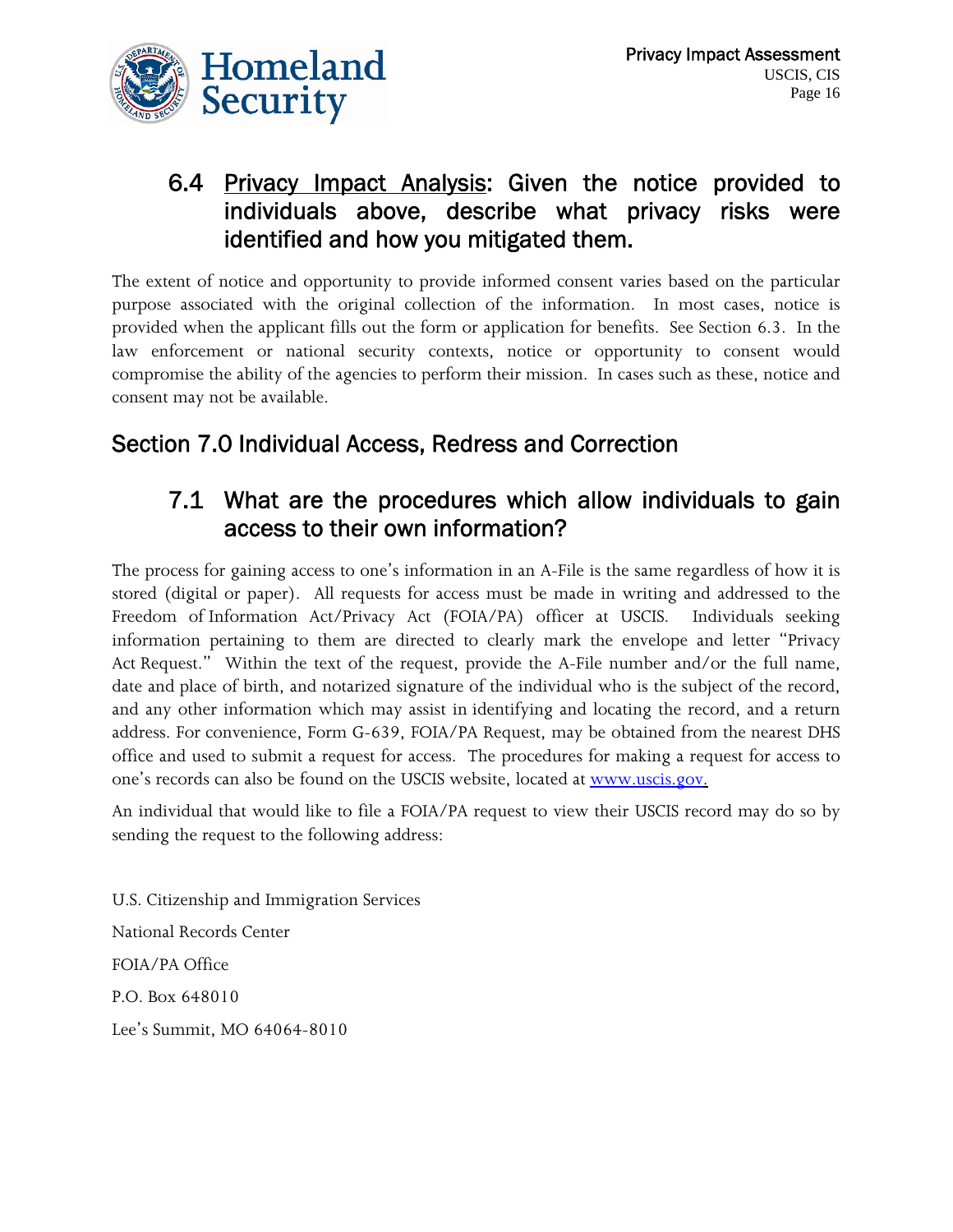

#### 7.2 What are the procedures for correcting erroneous information?

Individuals may direct all requests to contest or amend information to the FOIA/PA Office at USCIS. They must state clearly and concisely in the redress request the information being contested, the reason for contesting it, and the proposed amendment thereof. Clearly mark the envelope "Privacy Act Amendment." The record must be identified in the same manner as described for making a request for access. Additionally, individuals may have an opportunity to correct their data during interviews when they visit a DHS district office, with supporting documentation in hand, and speak with an Immigration Information Officer (IIO), who can implement the change within the system, but only after ensuring the individual has the appropriate documentation that indicates there is an error. USCIS then corrects its systems, including auxiliary systems.

#### 7.3 How are individuals notified of the procedures for correcting their information?

The FOIA/PA Officer at USCIS will notify the requester that information pertaining to them within the system has been corrected, but only after receiving a request to contest or amend information within CIS. The information is corrected within the system, but the requester is not notified of the procedures for making those corrections.

### 7.4 If no redress is provided, are alternatives are available?

Redress procedures are in place (see 7.2 above), and can be initiated through the FOIA/PA Office at USCIS.

7.5 Privacy Impact Analysis: Given the access and other procedural rights provided for in the Privacy Act of 1974, explain the procedural rights that are provided and, if access, correction and redress rights are not provided please explain why not.

Individuals may request access to, or correction of, their personal information pursuant to the Freedom of Information Act and Privacy Act of 1974.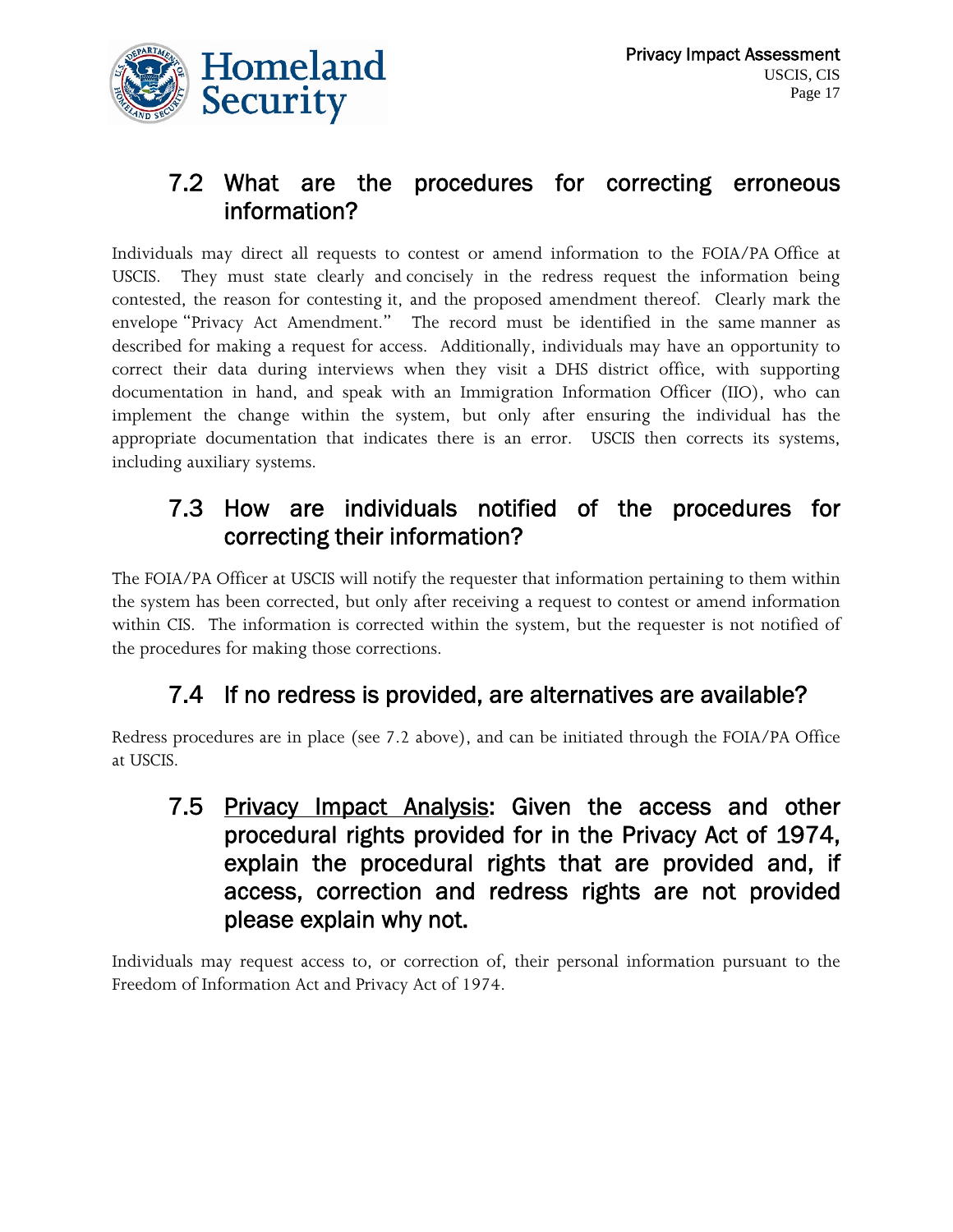

#### Section 8.0 Technical Access and Security

#### 8.1 Which user group(s) will have access to the system? (For example, program managers, IT specialists, and analysts will have general access to the system and registered users from the public will have limited access.)

The DHS Password Issuance and Control System (PICS) Office controls user authorizations and authentication controls for all DHS system users. Officers that have read-only access include adjudications officers who review applications and assign benefits as well as enforcement officers who encounter individuals at the ports of entry, borders, and interior of the United States and must verify the status of those individuals. Other external users who have solely read-only access include the Central Intelligence Agency, the Federal Bureau of Investigation, the Internal Revenue Service, Secret Service, the SSA and DOS. All users must access the system formally through terminal emulation software and TCP/IP access, as documented in the system's security documents. (see Section 4 at page 11 for details on information sharing). All users have cleared access to system resources granted through the DHS PICS Office.

CIS is a legacy INS mainframe system. Currently, ICE manages the contract for all legacy mainframe systems using the existing DOJ Data Center where CIS is located. This will change over time when DHS establishes its own data center that can house the mainframe systems. DOJ is responsible for the operation and maintenance of the mainframe and applications that run on the mainframe. There is a current Service Level Agreement (SLA) that defines DOJ responsibilities for intrusion detection, physical security, operational security, contingency controls, and reporting of security alerts and incidences. The SLA also defines levels of service to be provided. DHS is responsible for CIS application maintenance, development and testing. These services are performed through contractors. The USCIS ISSO works directly with the USCIS OIT, ICE IT, and DOJ to ensure that the SLA is current.

The Rules of Behavior for using the CIS application fall under the DHS guidelines for corporate rules of behavior. These rules are clarified and mandated to the user by the DHS guidelines and security documentation. The DHS PICS Office owns copies of these rules. Users agree to abide by these rules when receiving a secured User ID and upon passing a background clearance check.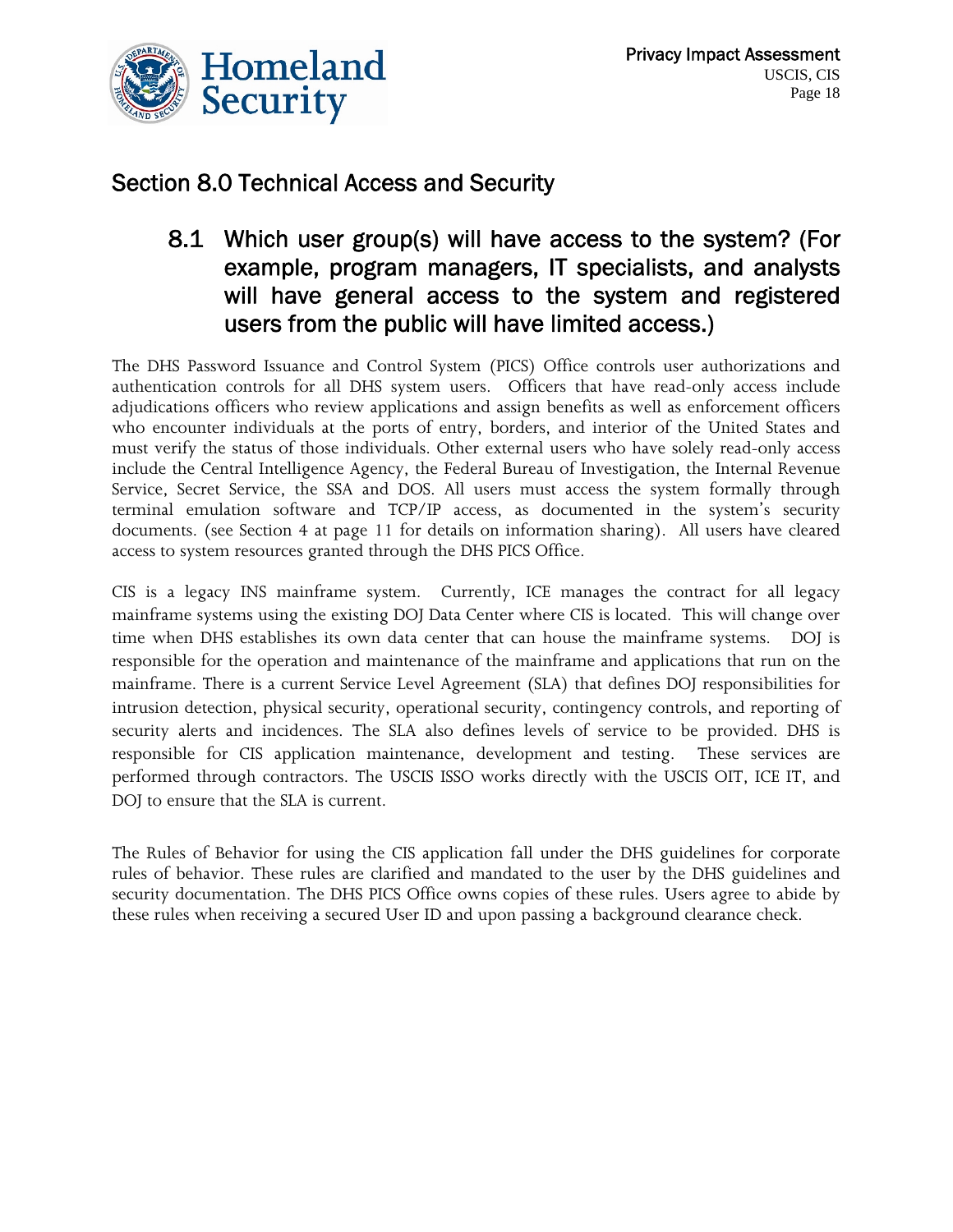

# 8.2 Will contractors to DHS have access to the system? If so, please submit a copy of the contract describing their role to the Privacy Office with this PIA.

Contractor personnel have access to CIS, perform maintenance software support to correct system problems, and service a Help Desk that provides support Monday through Friday for CIS-related issues.

### 8.3 Does the system use "roles" to assign privileges to users of the system?

Yes, the system allows users access to specific transactions. For example, users that are only authorized to read only access will only have access to the read and display transactions.

### 8.4 What procedures are in place to determine which users may access the system and are they documented?

Both contractors and government personnel have access to CIS. Security procedures are in place in accordance with the system security plan and the USCIS systems lifecycle methodology. This plan is the primary reference that documents system security responsibilities, policies, controls, and procedures. Access to CIS is controlled via the DHS Password Issuance and Control System (PICS) Office controls user authorizations and authentication controls for all DHS system users. CIS is a mainframe system.

#### 8.5 How are the actual assignments of roles and rules verified according to established security and auditing procedures?

Transactions are assigned by a USCIS Records Supervisor and reviewed regularly to ensure that users have appropriate access to CIS. Transactions are stored in the Password Issuance Control System.

#### 8.6 What auditing measures and technical safeguards are in place to prevent misuse of data?

CIS is a legacy INS mainframe system that was under DOJ. Currently ICE manages the contract for all legacy mainframe systems using the existing DOJ Data Center where CIS is located. This will change over time when DHS establishes its own data center that can house the mainframe systems. DOJ is responsible for the operation and maintenance of the mainframe and applications that run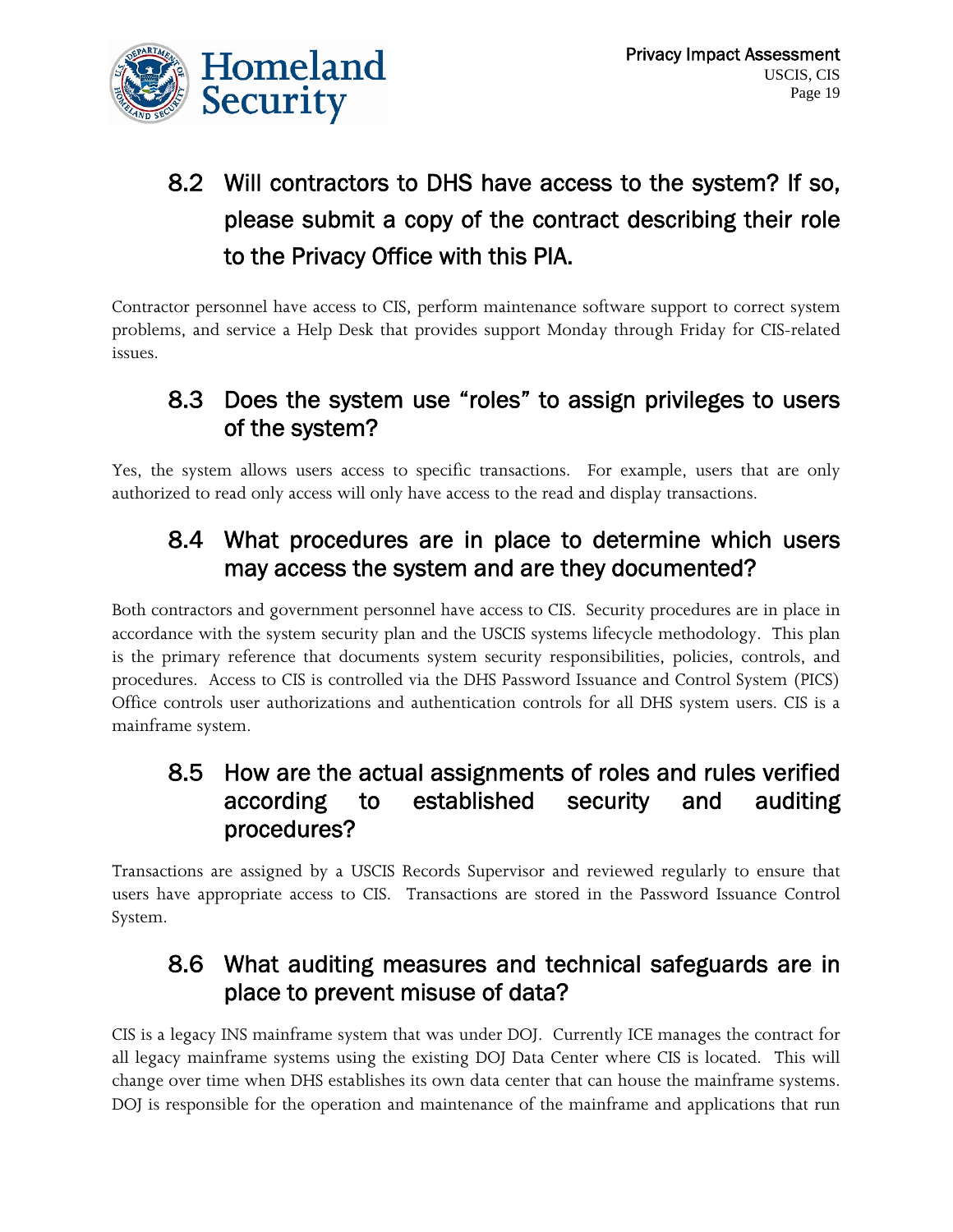

on the mainframe at the data center because they own the data center. There is a current Service Level Agreement (SLA) that defines DOJ responsibilities for intrusion detection, physical security, operational security, contingency controls, and reporting of security alerts and incidences. The SLA also defines levels of service to be provided. DHS is responsible for CIS application maintenance, development, and testing. These services are performed through contractors. The USCIS ISSO works directly with the USCIS OIT, ICE IT, and DOJ to ensure that the SLA is current.

The Rules of Behavior for using the CIS application fall under the DHS guidelines for corporate rules of behavior. These rules are clarified and mandated to the user by the DHS guidelines and security documentation. The DHS PICS Office maintains copies of these rules. Users agree to abide by these rules when receiving a secured User ID and upon passing a background clearance check.

Misuse of data in CIS is prevented or mitigated by requiring that users conform to appropriate security and privacy policies, follow established rules of behavior, and are adequately trained regarding the security of their systems.

#### 8.7 Describe what privacy training is provided to users either generally or specifically relevant to the functionality of the **program or system?**

All system users take annual mandatory Federal IT Security Awareness training. This training includes guidance on Federal laws, policies, and regulations relating to privacy and data integrity, as well as the handling of data (including any special restrictions on data use and/or disclosure). The USCIS OIT IT Security office verifies that training has been successfully completed and maintains a record of certificates of training on all USCIS employees and contractors. Current CIS users took the mandatory USCIS IT security awareness training in May/June 2007.

#### 8.8 Is the data secured in accordance with FISMA requirements? If yes, when was Certification & Accreditation last completed?

CIS secures the information by complying with the requirements of the DHS IT Security Program Handbook. CIS was granted an Unconditional Certification and Accreditation (C&A) on December 23, 2003. The C&A renewal process is currently underway, and is expected to be completed August 2007. CIS Sensitivity Level is 3, as determined in the Sensitive System Security Plan, because the unavailability of the data would have a significant impact on DHS functions.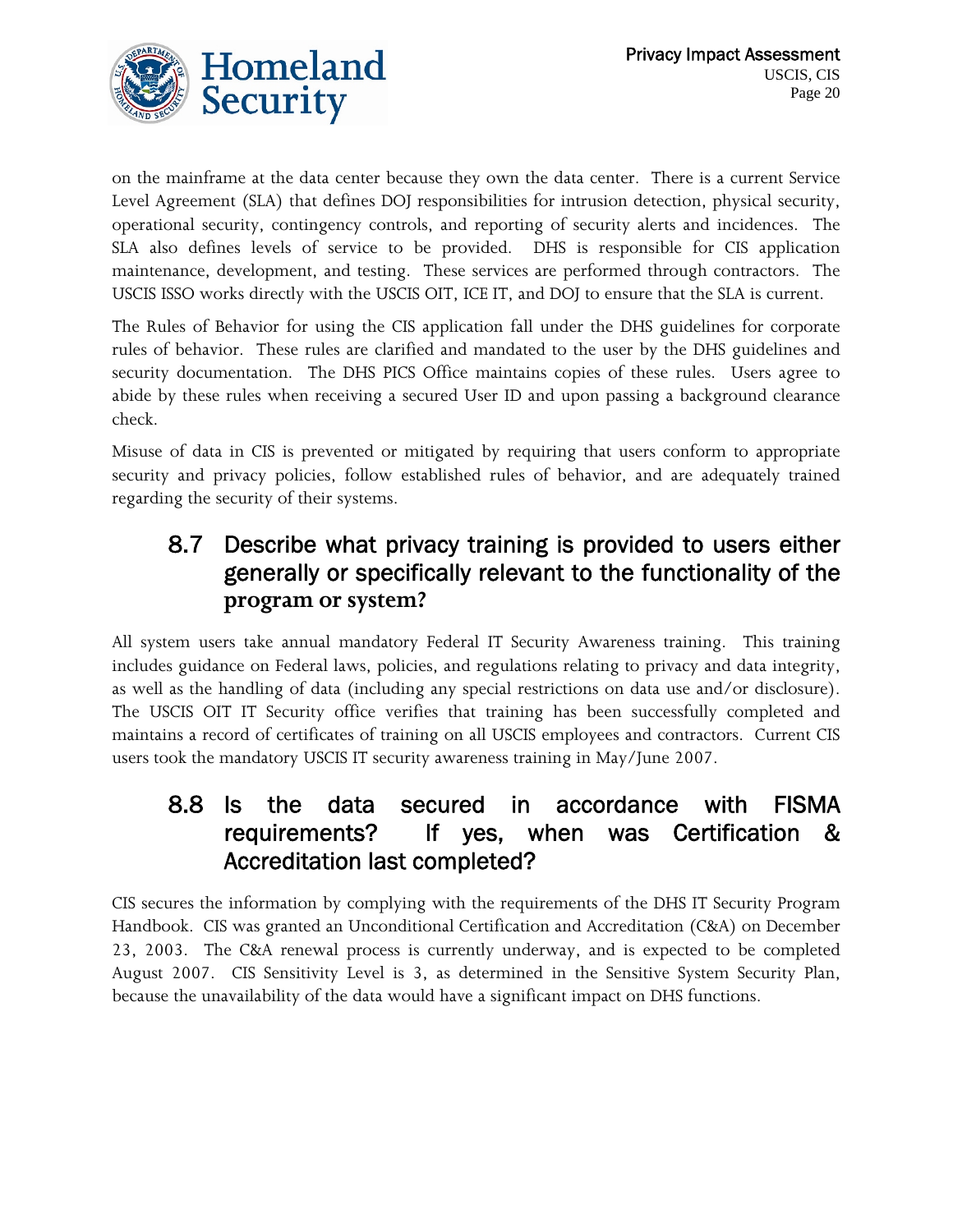

#### 8.9 Privacy Impact Analysis: Given access and security controls, what privacy risks were identified and describe how they were mitigated.

**Privacy Risk:** The primary risk is unauthorized access to or disclosure of information contained within CIS

**Mitigation:** To mitigate this risk, a number of business and systems rules have been implemented. Access to the database is given only to users that need it to perform their official duties. All authorized users must authenticate using a UserId and password.

**Privacy Risk:** Information security

**Mitigation:** USCIS has adopted the following information security practices to ensure information security:

USCIS offices are located in buildings with controlled access by security guards or authorized contractors for the government. Access to premises is by official identification. Information in this system is also safeguarded in accordance with applicable laws, rules and policies. All records are protected from unauthorized access through appropriate administrative, physical, and technical safeguards include restricting access to authorized personnel who have a need-to-know including the DHS Information Technology Security Programs Handbook using password protection identification features. CIS is maintained at the DOJ Data Center (Dallas). Physical controls of the facility (e.g., guards, locks, etc.) apply and prevent entry by unauthorized entities. The system does not contain classified information.

#### Section 9.0 Technology

#### 9.1 Was the system built from the ground up or purchased and installed?

CIS was custom-designed in 1985 to replace the old Master Index System to support legacy INS (now USCIS under DHS) records management needs to collect, store and disseminate automated biographic and historical information related to individuals of interest to DHS.

#### 9.2 Describe how data integrity, privacy, and security were analyzed as part of the decisions made for your system.

Throughout the investment's lifecycle, the integrated project team (IPT) security representatives have assessed the security requirements to comply with OMB and NIST regulations. The investment's Project Manager ensured that all security requirements were incorporated and tested before deployment of any new system features. Compliance with DHS and Federal policies,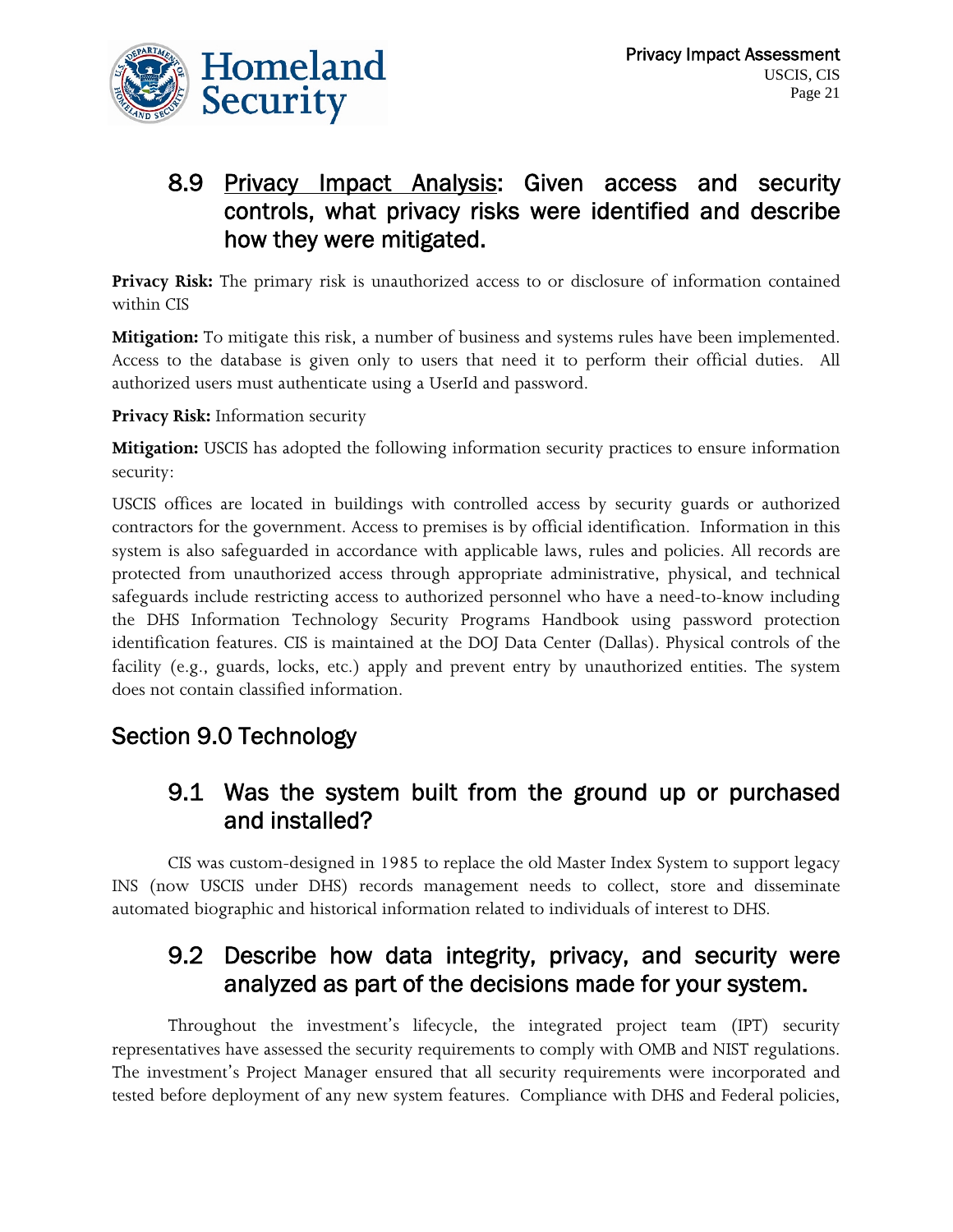

procedures, guidelines, and standards were verified by the DHS Homeland Security Information Systems Security Program and external to DHS organizations through scheduled and unscheduled audits, reviews, and tests.

### 9.3 What design choices were made to enhance privacy?

In order to support privacy protections, USCIS designed the system to restrict government access to only those who have authority and the "need-to-know" access to specific data. System administrators based on this principle assign Userids and Passwords. All CIS data is transmitted, stored, and maintained in a secure data repository. Transactions are tracked in an audit log and stored for an indefinite period of time.

#### **Responsible Officials**

Contact Point: Elizabeth Gaffin Privacy Officer, U.S. Citizenship and Immigration Services (202) 272-1400

Reviewing Official: Hugo Teufel III Chief Privacy Officer, Department of Homeland Security (703) 235-0780